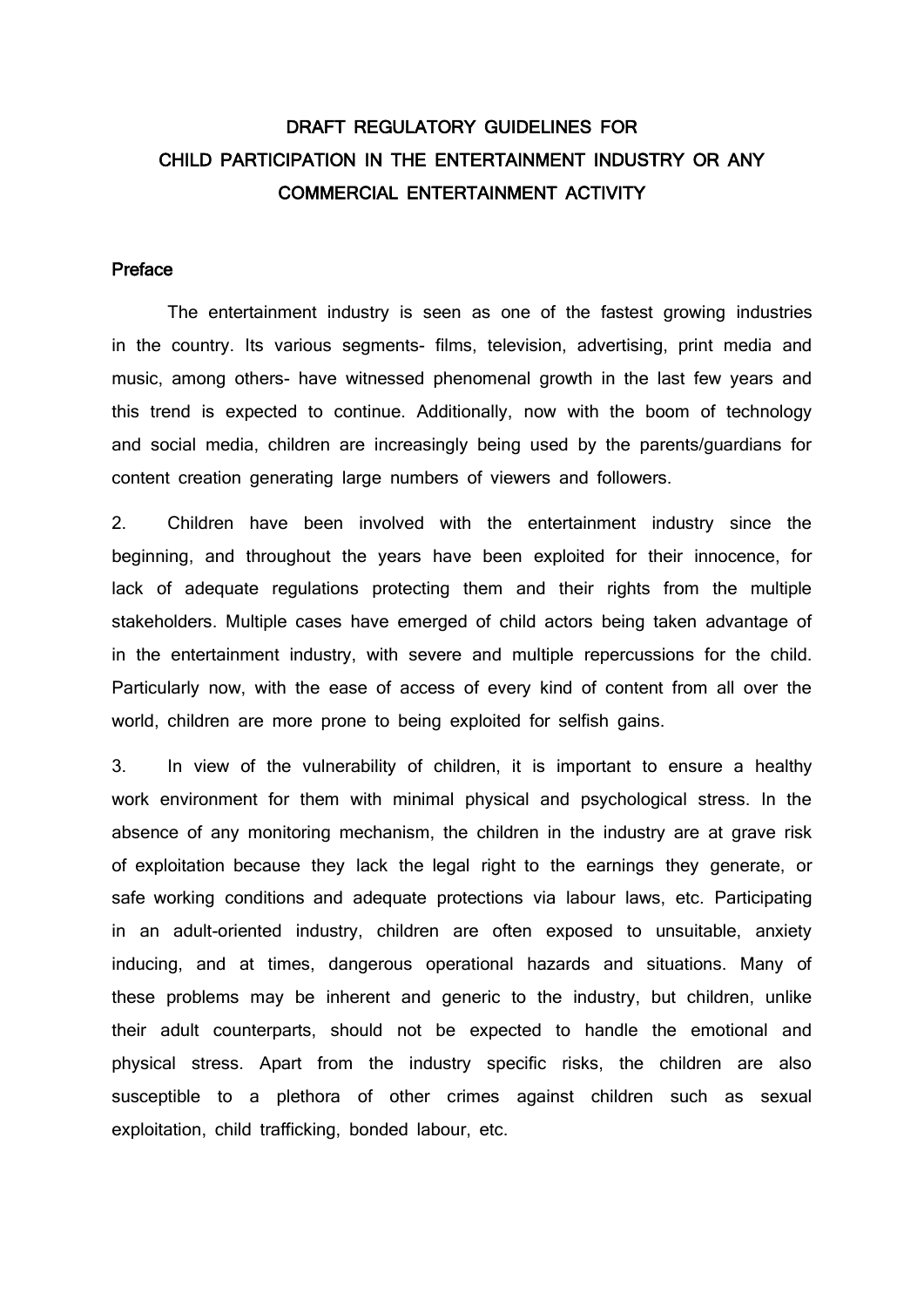4. The Indian Constitution, under Articles 15, 21, 24, 39 and 45 accords special status to children and has guaranteed them exclusive constitutional rights, and is the grundnorm for every law enacted for the benefit of children in the country. Although several laws are in place, no specific regulation or rule has been put in place for protection of the child artists in the adult dominated industry. Hence, the Commission has observed the need to frame guidelines especially for the children who are involved in films, TV, reality shows, OTT platforms, news and content creation for social media websites so that there may be some sort of easily comprehensible procedure in one place for all the stakeholders involved in order to make them aware of the repercussions of violating any right of the child, and also that the concerned authorities are aware of their respective duties towards children in this field.

5. Since the last quidelines issued by the Commission "*Guidelines to Requlate* Child Participation in the Entertainment Industry" in 2011, there have been many amendments in related laws and, additionally, a few new Act and Rules have been enacted protecting children from crimes under the Juvenile Justice Act, 2015, Child Labour Amendment Act, 2016, Protection of Children from Sexual Offences Act, 2012, Information Technology (Intermediary Guidelines and Digital Media Ethics Code) Rules, 2021, etc. Therefore, the need to bring other platforms under the ambit of these guidelines has been realised. Moreover, as discussed above, the dawn of social media, OTT Platforms and the accessibility of content on the internet has opened a Pandora's Box for creation of entertainment content. In addition to the problem of wrongful use of children in creation of such content, unsuitable content has also easily become available for children.

6. In light of the above, the new Guidelines have been made, incorporating the new laws, policies and keeping the best interest of children in mind. The Guidelines will ensure compliance of rights of children under the Indian Constitution, the Convention on the Rights of Child (UNCRC), 1989 and other laws of India pertaining to them.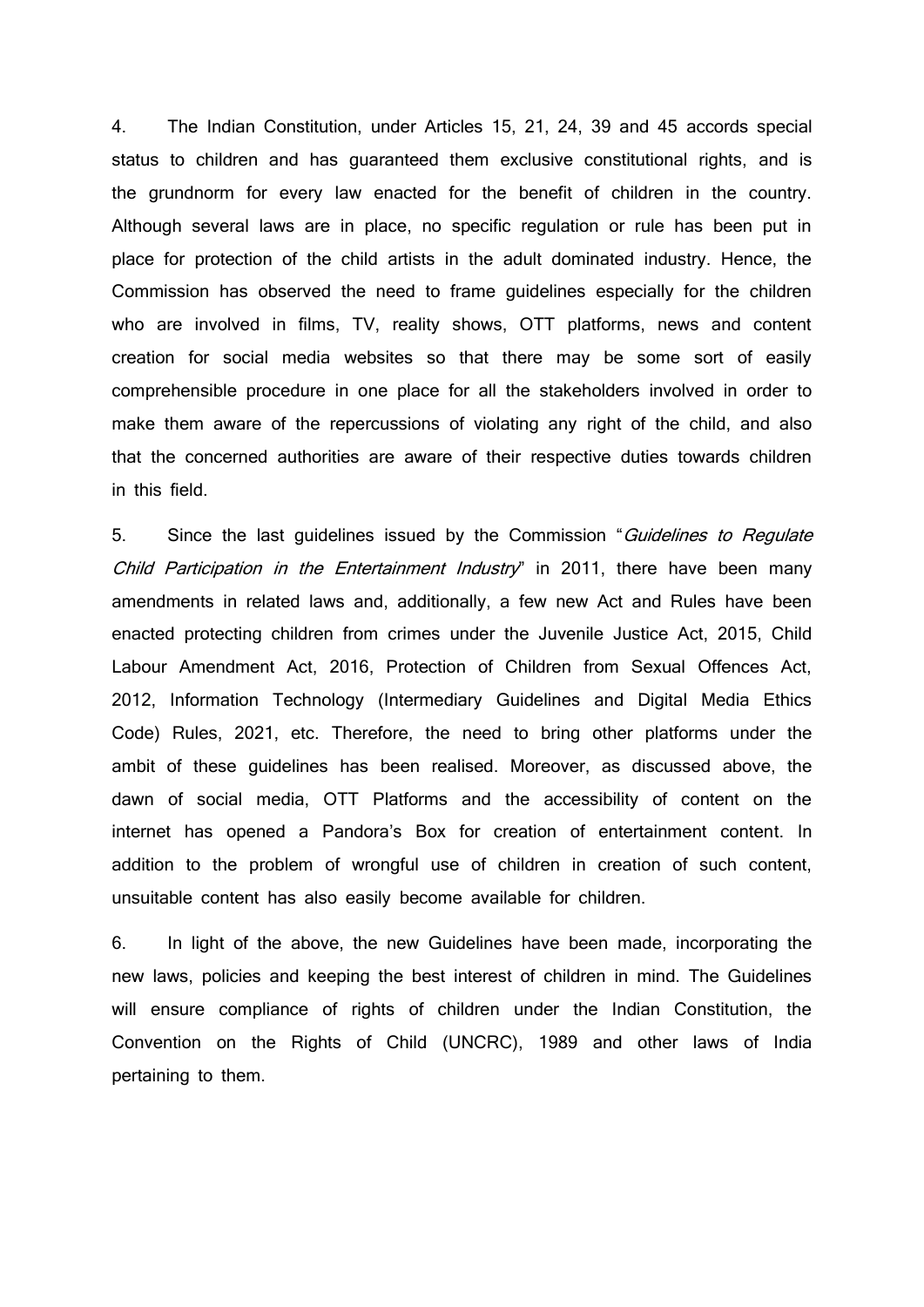## Chapter 1

# **Introduction**

# **1.** Title and Scope of Guidelines

- a) These Guidelines may be called Regulatory Guidelines for Child Participation in the Entertainment Industry.
- b) These Guidelines are made by NCPCR under its mandate under Section 13 of the Commissions for Protection of Child Rights Act, 2005.
- c) The scope of these Guidelines shall cover television programmes including but not limited to:
	- i. Reality shows;
	- ii. TV serials;
	- iii. News and informative media;
	- iv. Movies;
	- v. Content on OTT platforms;
	- vi. Content on social media;
	- vii. Performing arts;
	- viii. Advertising; and
	- ix. Any other kind of involvement of children in commercial entertainment activities.
- d) These Guidelines shall be applicable to any relevant institution comprising of but not limited to companies, organization/s, or individual/s involved in the production and broadcasting of such material along with the concerned Central and State Government authorities.

# **2.** General Principles to be followed

a) The concerned Central and State Government authorities, and any other individual or institution employing children for creation and production of content for the entertainment industry shall be guided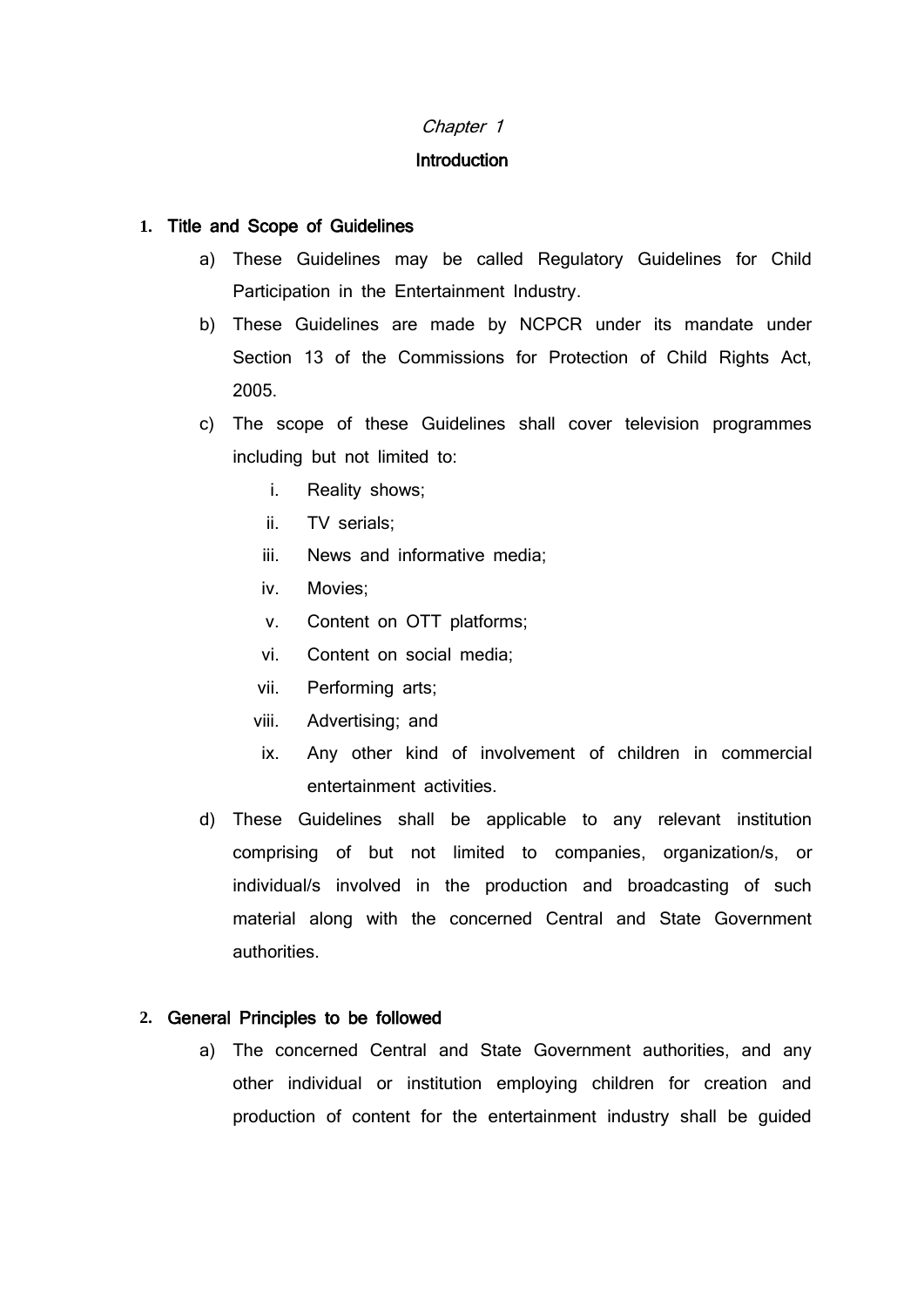by the standards laid down in the UNCRC, Juvenile Justice Act, 2015, and the following fundamental principles:-

- i. Principle of dignity and worth: All human beings shall be treated with equal dignity and rights.
- ii. Principle of participation: Every child shall have a right to be heard and to participate in all processes and decisions affecting his interest and the child's views shall be taken into consideration with due regard to the age and maturity of the child.
- iii. Principle of best interest: All decisions regarding the child shall be based on the primary consideration that they are in the best interest of the child and to help the child to develop his/her full potential.
- iv. Principle of family responsibility: The primary responsibility of care, nurture and protection of the child shall be that of the biological family or adoptive or foster parents, as the case may be.
- v. Principle of safety: All measures shall be taken to ensure that the child is safe and is not subjected to any harm, abuse or maltreatment while in contact with the care and protection system, and thereafter.
- vi. Positive measures: All resources are to be mobilised including those of family and community, for promoting the well-being, facilitating development of identity and providing an inclusive and enabling environment, to reduce vulnerabilities of children and the need for intervention under this Act.
- vii. Principle of non-stigmatising semantics: Adversarial or accusatory words are not to be used in the processes pertaining to a child.
	- viii. Principle of non-waiver of rights: No waiver of any of the right of the child is permissible or valid, whether sought by the child or person acting on behalf of the child, or a Board or a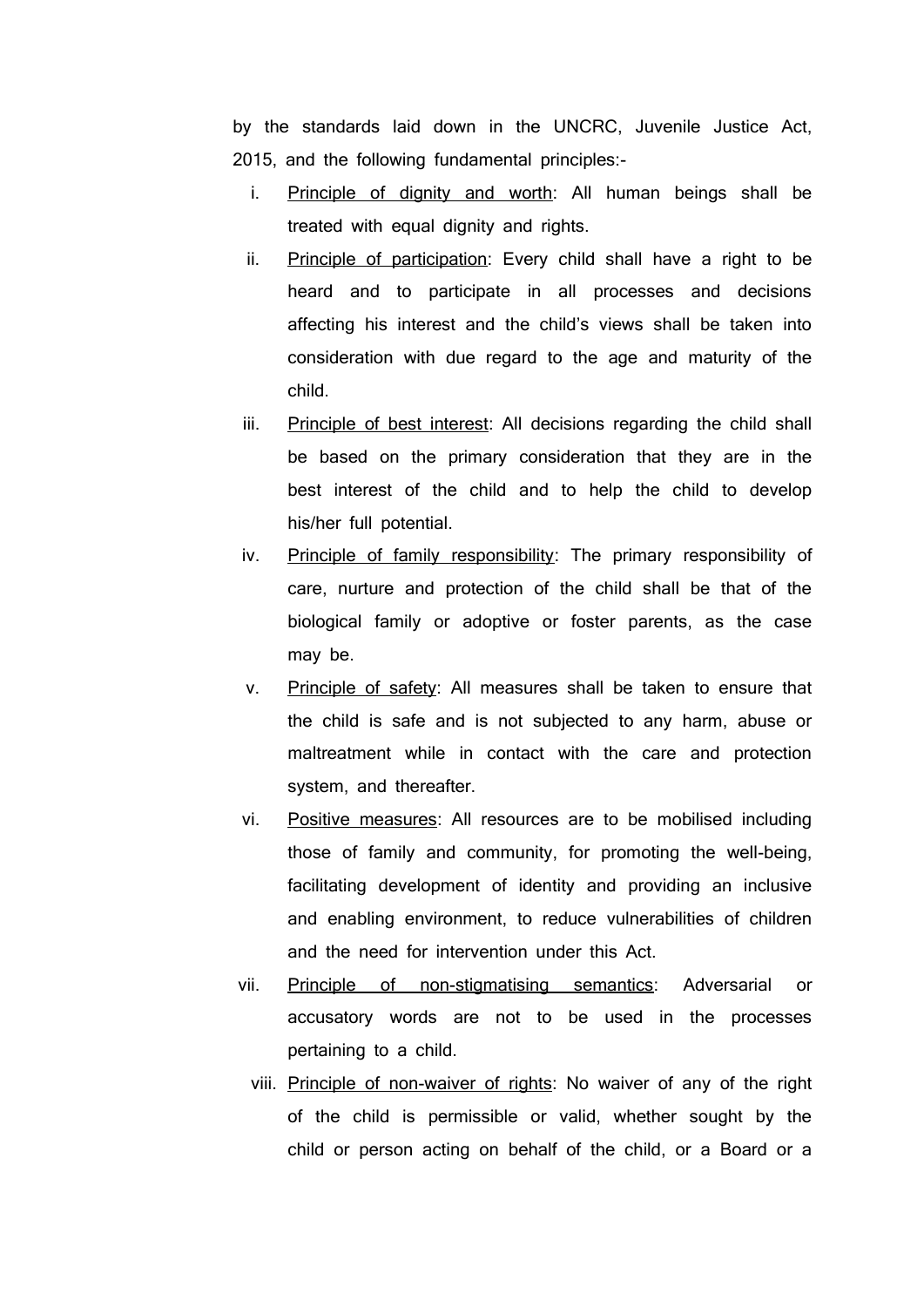Committee and any non-exercise of a fundamental right shall not amount to waiver.

- ix. Principle of equality and non-discrimination: There shall be no discrimination against a child on any grounds including sex, caste, ethnicity, place of birth, disability and equality of access, opportunity and treatment shall be provided to every child.
- x. Principle of right to privacy and confidentiality: Every child shall have a right to protection of his privacy and confidentiality, by all means and throughout the judicial process.
- xi. Principles of natural justice: Basic procedural standards of fairness shall be adhered to, including the right to a fair hearing, rule against bias and the right to review, by all persons or bodies, acting in a judicial capacity under this Act.

# **3.** Definitions

In these Guidelines, unless the context otherwise requires:

- a) "child" means a person who has not completed 18 years of age;
- b) "child artist" means a child who performs or practices any work as a hobby or profession directly involving him as an actor, singer, sports person or in such other activity as may be prescribed relating to the entertainment or sports activities;
- c) "best interest of the child" means the basis for any decision taken regarding the child, to ensure fulfilment of his basic rights and needs, identity, social well-being and physical, emotional and intellectual development;
- d) "child in need of care and protection" means a child
	- i. who is found without any home or settled place of abode and without any ostensible means of subsistence; or
	- ii. who is found working in contravention of labour laws for the time being in force or is found begging, or living on the street; or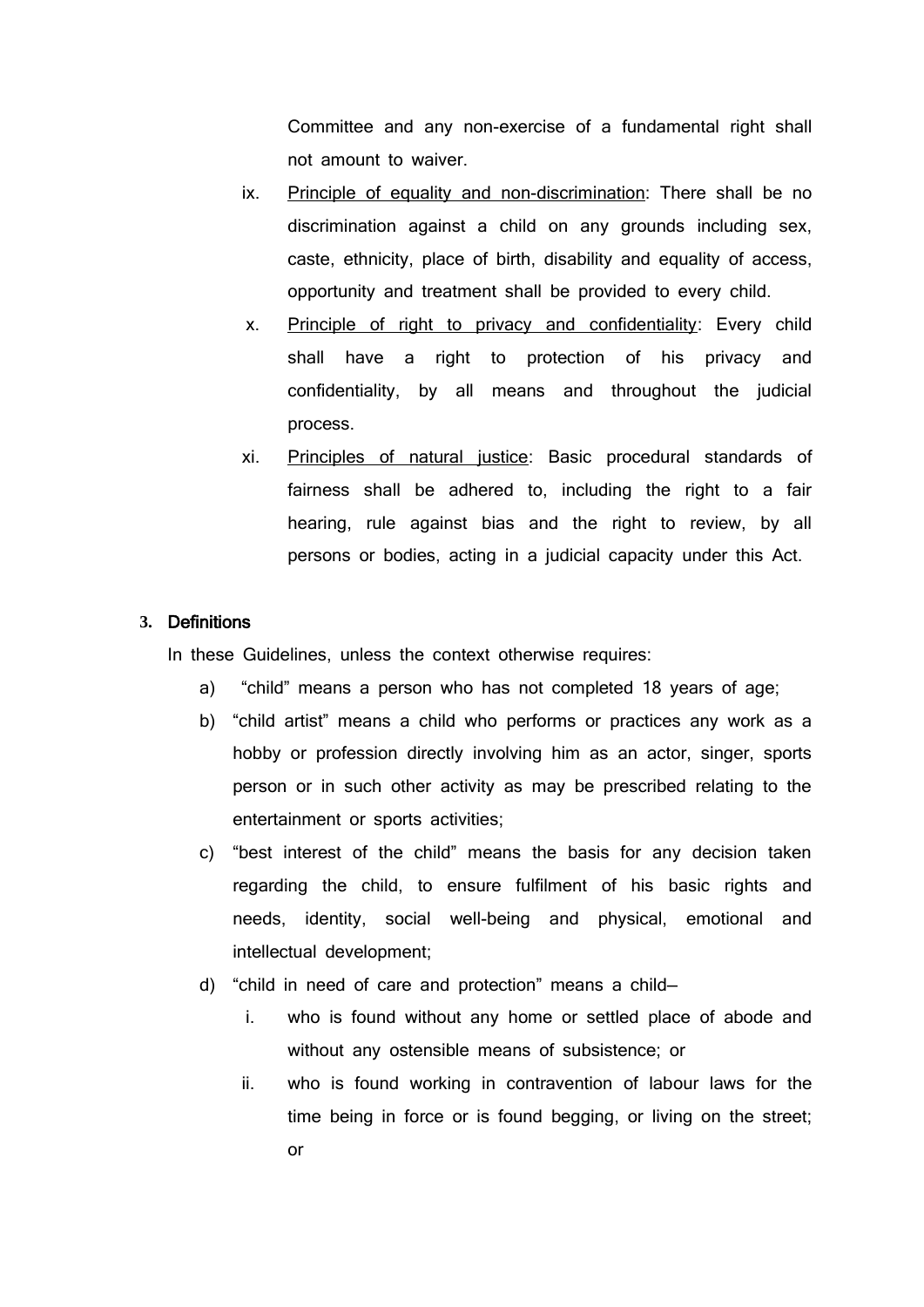iii. who resides with a person (whether a guardian of the child or not) and such person—

> (a) has injured, exploited, abused or neglected the child or has violated any other law for the time being in force meant for the protection of child; or

> (b) has threatened to kill, injure, exploit or abuse the child and there is a reasonable likelihood of the threat being carried out; or has killed, abused, neglected or exploited some other child or children and there is a reasonable likelihood of the child in question being killed, abused, exploited or neglected by that person; or

- iv. who is mentally ill or mentally or physically challenged or suffering from terminal or incurable disease, having no one to support or look after or having parents or guardians unfit to take care, if found so by the Board or the Committee; or
- v. who has a parent or guardian and such parent or guardian is found to be unfit or incapacitated, by the Committee or the Board, to care for and protect the safety and well-being of the child; or
- vi. who does not have parents and no one is willing to take care of, or whose parents have abandoned or surrendered him; or
- vii. who is missing or run-away child, or whose parents cannot be found after making reasonable inquiry in such manner as may be prescribed; or
- viii. who has been or is being or is likely to be abused, tortured or exploited for the purpose of sexual abuse or illegal acts; or
- ix. who is found vulnerable and is likely to be inducted into drug abuse or trafficking; or
- x. who is being or is likely to be abused for unconscionable gains; or
- xi. who is victim of or affected by any armed conflict, civil unrest or natural calamity; or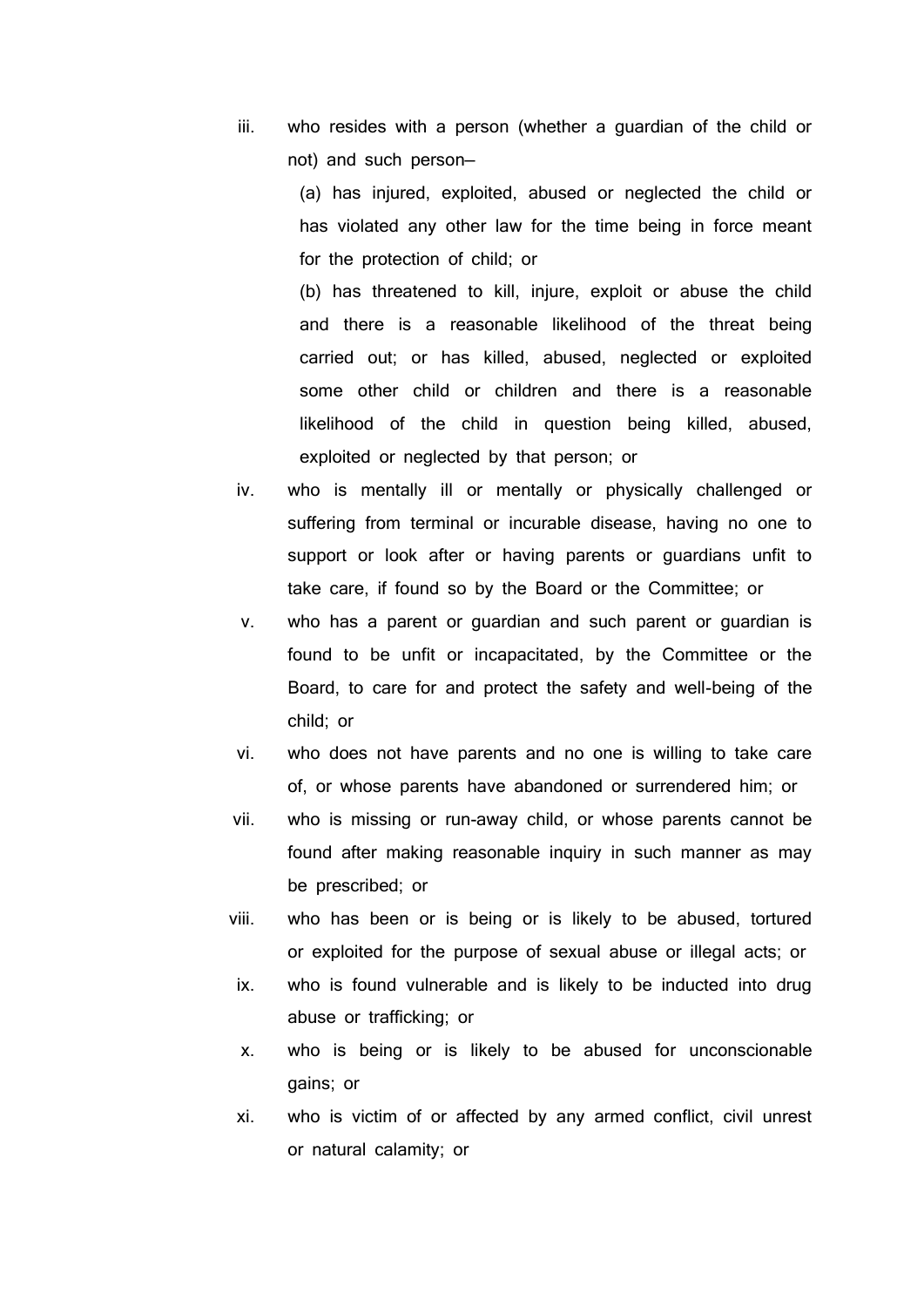- xii. who is at imminent risk of marriage before attaining the age of marriage and whose parents, family members, guardian and any other persons are likely to be responsible for solemnisation of such marriage;
- e) "CWC" means the Child Welfare Committee constituted under Section 27 of the Juvenile Justice (Care and Protection of Children) Act, 2015.
- f) "DCPU" means a Child Protection Unit for a District, established by the State Government under Section 106 of Juvenile Justice (Care and Protection of Children) Act, 2015, which is the focal point to ensure the implementation of this Act and other child protection measures in the district;
- g) "entertainment industry" means any organization, or individual, using the services of any minor in: motion pictures of any type (film, videotape, etc.), using any format (theatrical, film, commercial documentary, television program, etc.), by any medium (theatre, television, videocassette, etc.); photography; recording; modelling; theatrical productions; publicity; rodeos; circuses; musical performances; and any other performances; and any other commercial performances where minors perform to entertain the public;
- h) "family" means his mother, father, brother, sister and father's sister and brother and mother's sister and brother;
- i) "family enterprise" means any work, profession, manufacture or business which is performed by the members of the family with the engagement of other persons;
- j) "guardian" means in relation to a child, means his natural guardian or any other person having, in the opinion of the Committee or, as the case may be, the Board, the actual charge of the child, and recognised by the Committee or, as the case may be, the Board as a guardian in the course of proceedings;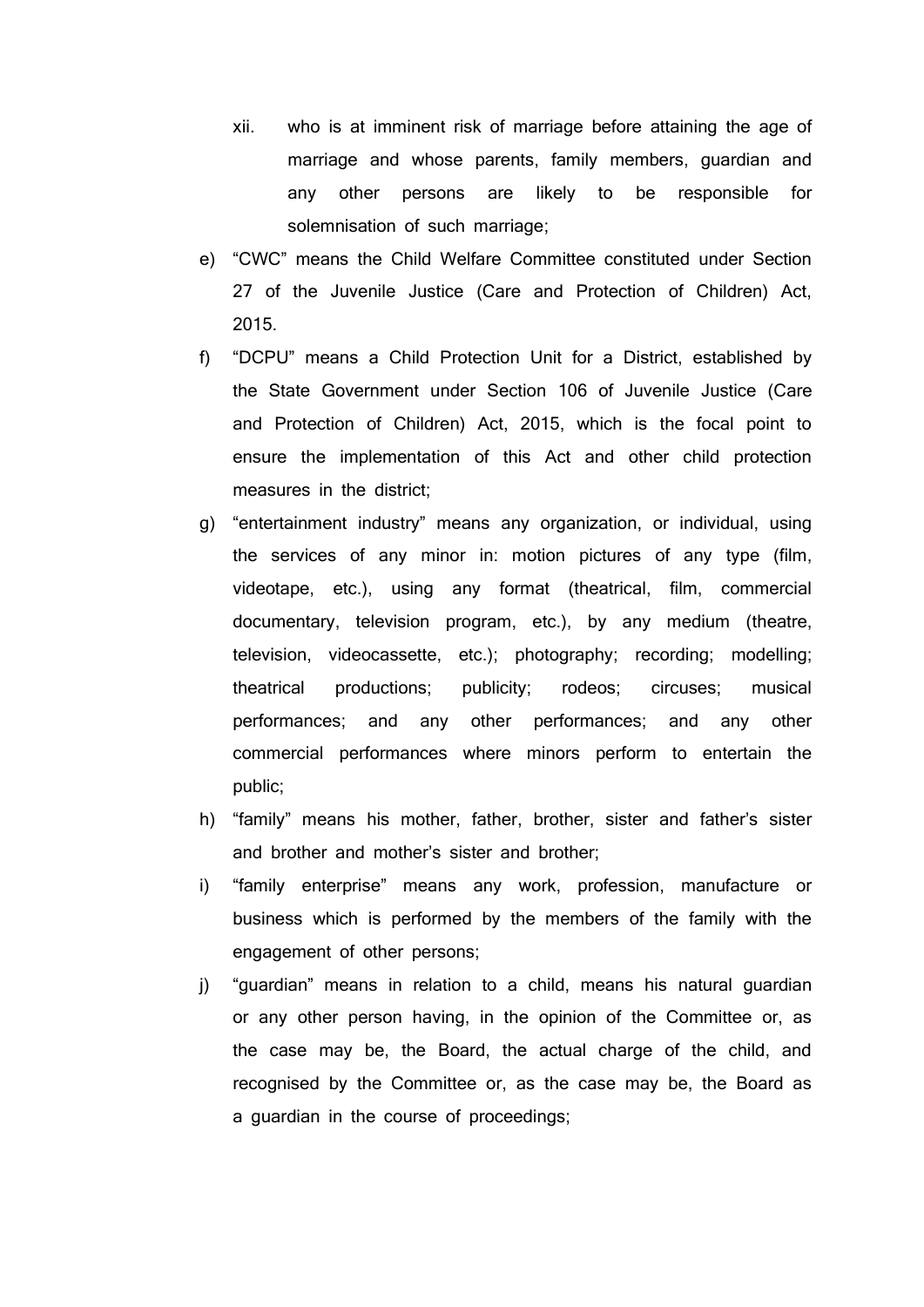- k) "Inspector" means any person appointed as Inspector under Section 17 of the Child and Adolescent Labour (Prohibition and Regulation) Act, 1986 for the purposes of securing compliance of the provisions of the Act;
- l) "known person" means the person who has an authorized written mandate from the parents;
- m) "NCPCR" means the National Commission for Protection of Child Rights constituted under Section 3 of the Commissions for Protection of Child Rights Act, 2005;
- n) "OTT Platforms" means Over-The-Top (OTT) media service is a [media](https://en.wikipedia.org/wiki/Media_(communications)) service offered [directly to viewers](https://en.wikipedia.org/wiki/Direct-to-consumer) via the [Internet.](https://en.wikipedia.org/wiki/Internet) OTT bypasses [cable,](https://en.wikipedia.org/wiki/Cable_television) [broadcast,](https://en.wikipedia.org/wiki/Broadcast_television) and [satellite television](https://en.wikipedia.org/wiki/Satellite_television) platforms; the types of companies that traditionally act as controllers or distributors of such content.
- o) "parent" means either the biological or step or adoptive mother or father of a child;
- p) "SCPCR" means State Commission for Protection of Child Rights constituted under Section 17 of the Commissions for Protection of Child Rights Act, 2005.
- q) "social media" means forms of electronic communication for social networking and micro blogging through which users create online communities to share information, ideas, personal messages, and other content.
- r) "JJ Act, 2015" means Juvenile Justice (Care and Protection of Children), 2015, enforced on 31<sup>st</sup> December, 2015.
- s) "POCSO Act, 2012" means Protection of Children from Sexual Offences Act, 2012 enforced on  $19<sup>th</sup>$  June, 2012.
- t) "RTE Act, 2005" means Right of Children to Free and Compulsory Education Act, 2005 enforced on  $26<sup>th</sup>$  August, 2009.
- u) "Child and Adolescent Labour Act, 1986" means the Child and Adolescent Labour (Prohibition and Regulation) Act, 1986.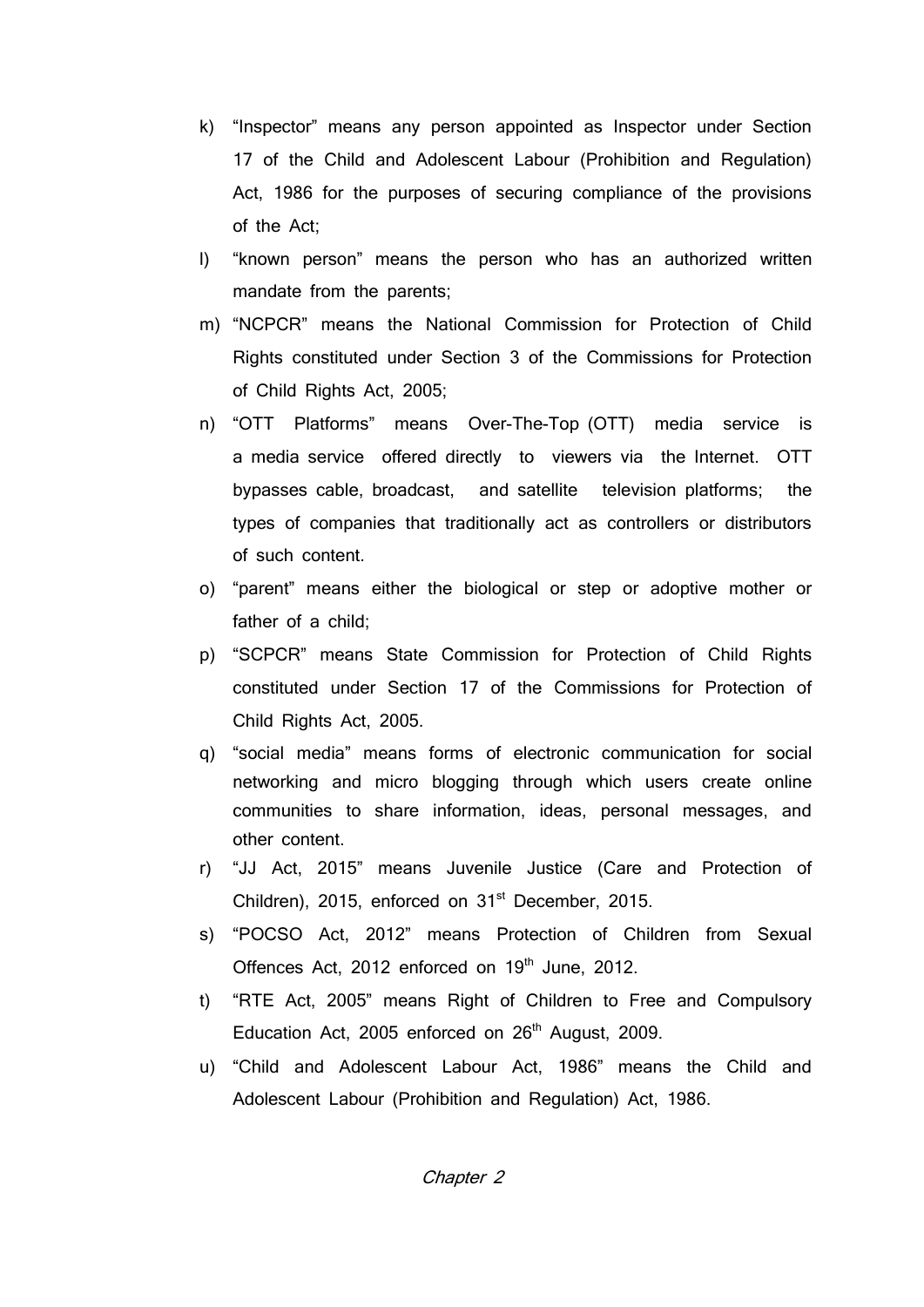## General Safeguards

#### **4.** Registration of Child Artist with the District Magistrate

- a) Any producer of any audio–visual media production or any commercial event involving the participation of a child, shall involve a child in participation only after obtaining the permission from the District Magistrate of the district where the activity is to be performed, and shall furnish to the District Magistrate before starting the activity an undertaking in Form A and the list of child participants, consent of parents or guardian, as the case may be, name of the individual from the production or event who shall be responsible for the safety and security of the child;[Section 17A of Child and Adolescent Labour Act, 1986 and Rule 2C of the Child and Adolescent Labour Rules, 2017]
- b) Any producer of any audio–visual media production or any commercial event involving the participation of a child shall also ensure that screening of all films, television programmes, advertisements, reality shows, OTT platforms and social media platforms, shall be made with a disclaimer specifying that if any child has been engaged in the shooting, then, all the measures were taken to ensure that there has been no abuse, neglect or exploitation of such child during the entire process of the shooting;[Section 17A of Child and Adolescent Labour Act, 1986 and Rule 2C of the Child and Adolescent Labour Rules, 2017]
- c) The District Magistrate shall, if required, instruct the DCPU to conduct an inspection of the workplace, and accordingly issue a permit to the producer; [Section 17B of Child and Adolescent Labour Act, 1986]
- d) The District Magistrate, after issuing the permit shall instruct the DCPU to inform the concerned Child Welfare Committee and the Child Labour Inspector for the district.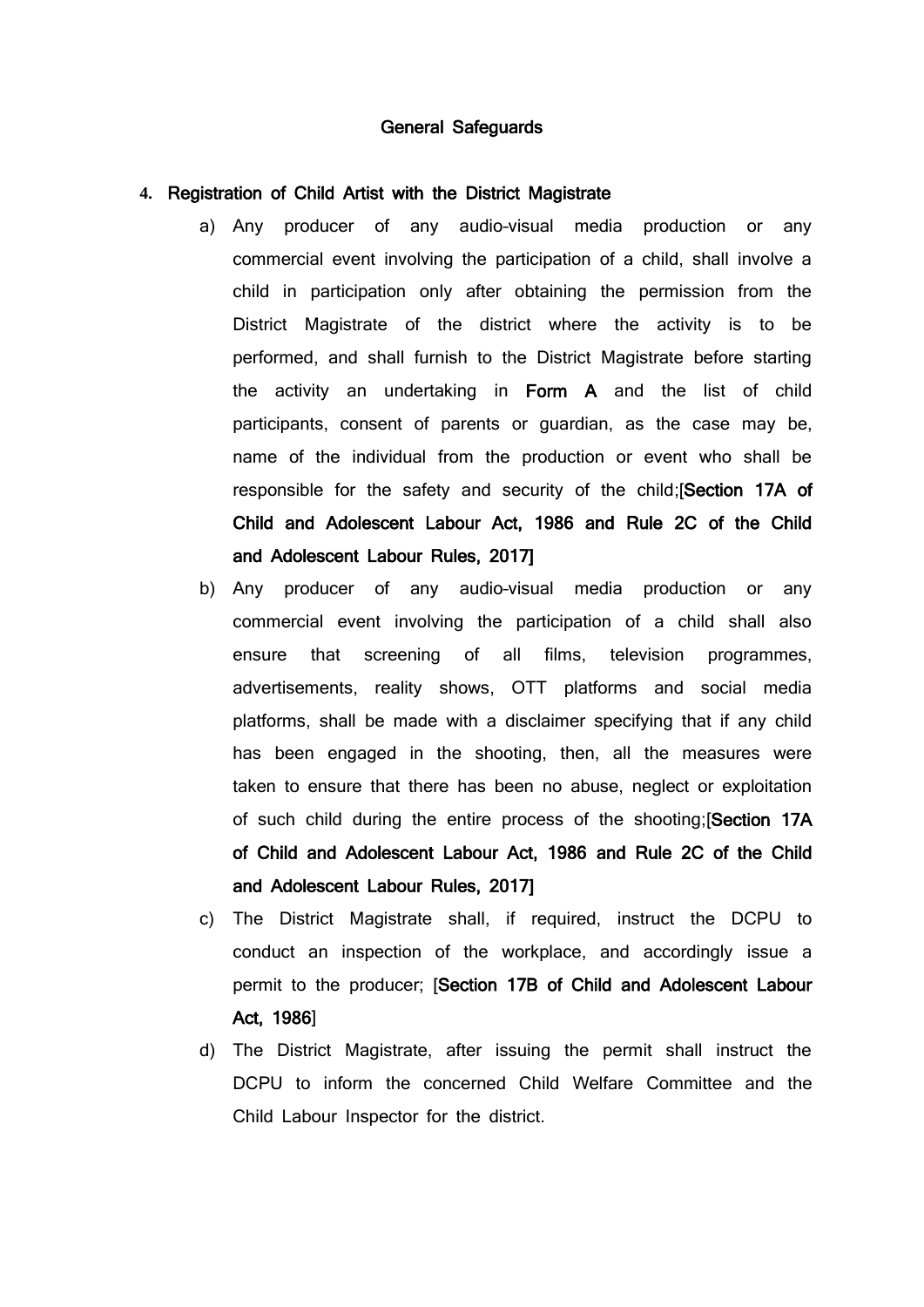e) The permit obtained shall be valid only for a period of 6 months.

## [Rule2C of the Child and Adolescent Labour Rules, 2017]

[Note: It may be noted that as per the W.P. (Crl.) No. 2069/2005 filed by Save the Childhood Foundation, the Hon'ble High Court of Delhi, in its Judgment dated 5 November 2014, has mentioned that "all enforcement agencies should understand Child Labour as meaning the system of employing or engaging a child to provide labour or service to any person, for any payment or benefit, paid to the child or to any other person exercising control over the said child". It may be understood that as per the definition given by the Hon'ble High Court, any child who is working/doing any activity for a monetary payment or benefit or receives money for it, then the said activity or work being done by the child would be termed as "child labour" under the definition given by the Hon'ble High Court. Therefore, for all such activities being done by the child, the regulations given under the Child & Adolescent Labour (Regulation & Prohibition) Act, 1986 and under these guidelines of NCPCR would be applicable.]

#### **5.** Content

- a) No child should be cast in a role or situation that is inappropriate to the child or that may distress him or put him in embarrassing situations. Consideration has to be given to the child's age, maturity, emotional or psychological development and sensitivity. [Section 75 of the Juvenile Justice Act, 2015]
- b) No child should be exposed to ridicule, insult or discouragement, harsh comments or any behavior that could affect his/her emotional health. [Section 75 of the Juvenile Justice Act, 2015]
- c) No child should be shown to be imbibing alcohol, smoking or using any other substance or shown to be indulging in any sort of antisocial activity and delinquent behavior. [Section 77 of the Juvenile Justice Act, 2015]
- d) No child should be engaged in any situation involving nudity (either of the child or another person). [Section 11 (i) and (ii) and Section 13 of the Protection of Children from Sexual Offences Act, 2012]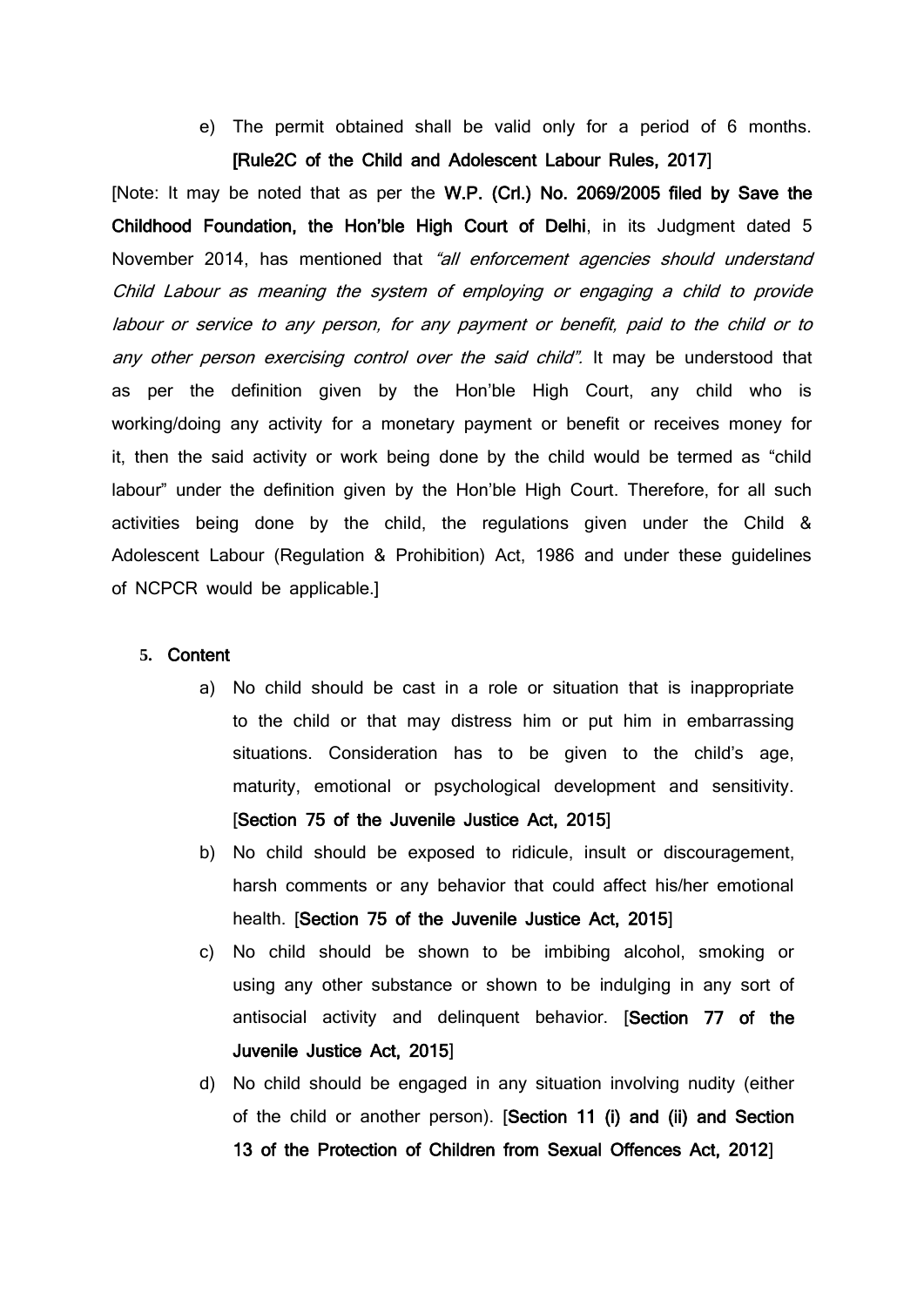e) In programmes based on victims of child abuse, the content should be sensitively handled and the way children are projected should not harm or risk their welfare. [Section 74 of the Juvenile Justice Act, 2015]

## **6.** Presence of Parent/Guardian

- a) At least one parent or legal guardian or a known person shall be present at all times if the child is above the age of 6 years.
- b) At least one parent or legal guardian shall be present at all times if the child is below the age of 6 years.
- c) If the child is an infant and is allowed to participate for more than one hour on a single day, a registered nurse or midwife must be present at all times along with the parent or legal guardian.
- d) One responsible person shall be appointed by the producer for maximum of five children for the production or event, so as to ensure the protection, care and best interest of the child.
- e) Travel arrangements should be made for the child and no child should be allowed to travel without his parent or legal guardian or known person.

## **7.** Physical Conditions and Safety of Child

- a) It is necessary to ensure that the production environment is safe for children. All production units shall develop guidelines with respect to children. The guidelines shall include general principles, procedures for seeking consent of parents, good practices, staff protocols for engagement with children and a child protection policy. [Section 13 of Child and Adolescent Labour Act, 1986]
- b) A minor, especially below the age of 6 years, shall not be exposed to harmful lighting, irritating or contaminated cosmetics.
- c) Every person involved in the production who may be in contact with children shall submit a medical fitness certificates and certificate for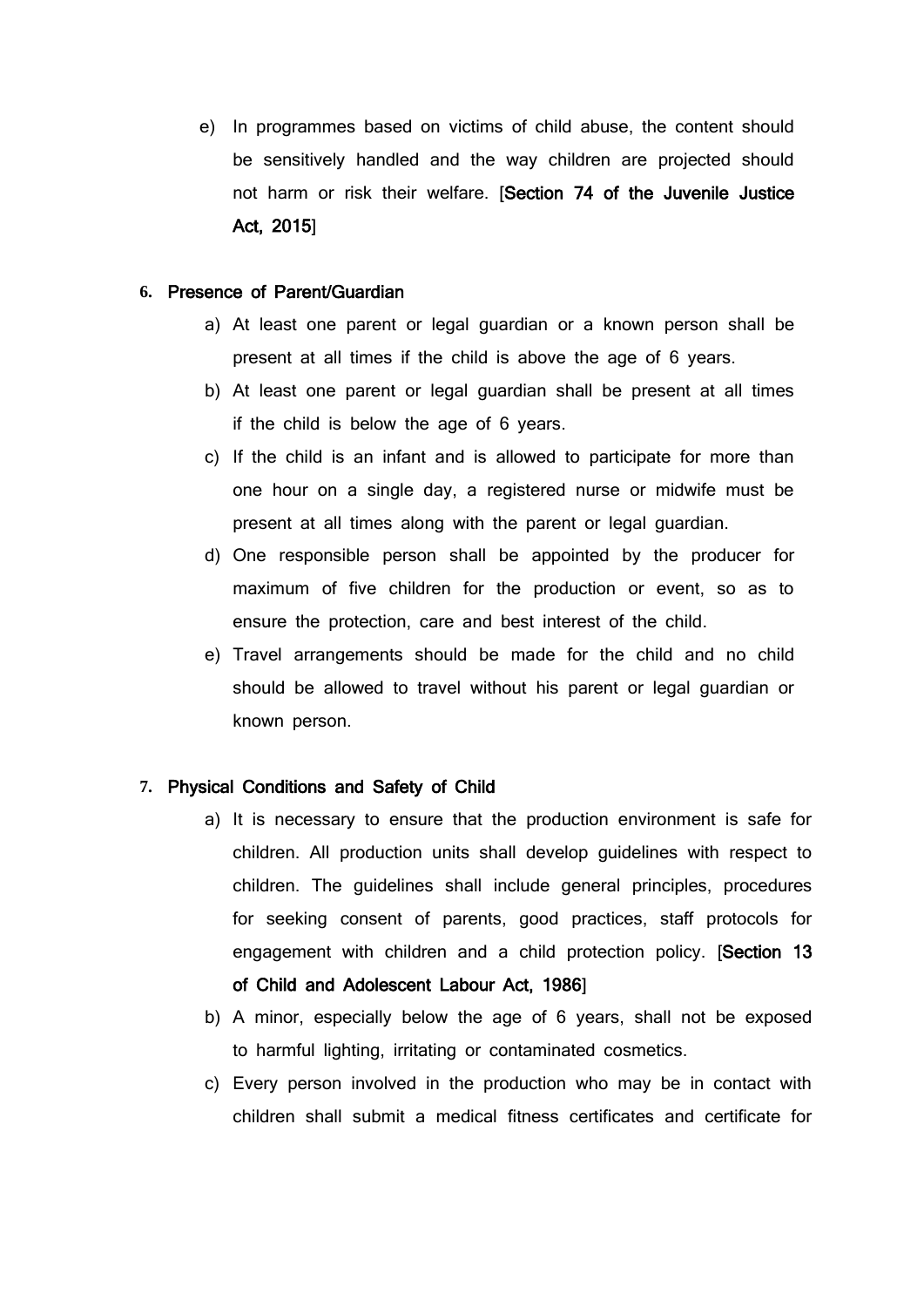not carrying obvious contagious disease before shooting with children and police verification of such staff shall be done.

- d) The producer shall ensure that adequate and nutritious food, water to the children during the process of production. [Chameli Singh & Ors. Vs. State of Uttar Pradesh 1996 (2) SCC 549]
- e) Recreational material and rest facilities shall be available on the production set. Facilities should be appropriate to the age and needs of each child who is to use them.
- f) Children shall not be made to share dressing spaces/rooms with adults especially of the opposite sex. The producer should ensure there are facilities for the child to dress and undress in a private space.
- g) The producer shall ensure compliance to all laws applicable for the time being in force for the protection of children, including their right to education, care and protection, and against sexual offences.
- h) Proper facilities of first aid and medical counselling shall be present on the set at all times.
- i) Special facilities to meet the needs of the differently abled child shall be provided.

## **8.** Working Hours, Holidays and other Terms of Agreement

- a) A child shall only participate in one shift per day, with a break after every three hours. [Section 7 of Child and Adolescent Labour Act, 1986]
- b) The period of work of a child shall be so arranged that inclusive of his interval for rest, it shall not be more than six hours, including the time spent in waiting for work on any day. [Section 7 of Child and Adolescent Labour Act, 1986]
- c) No child shall be made to work overtime or between 7 p.m. and 8 a.m. [Section 7 of Child and Adolescent Labour Act, 1986]
- d) Every child shall be given minimum one day leave, which shall be specified by the producer in a notice permanently exhibited in a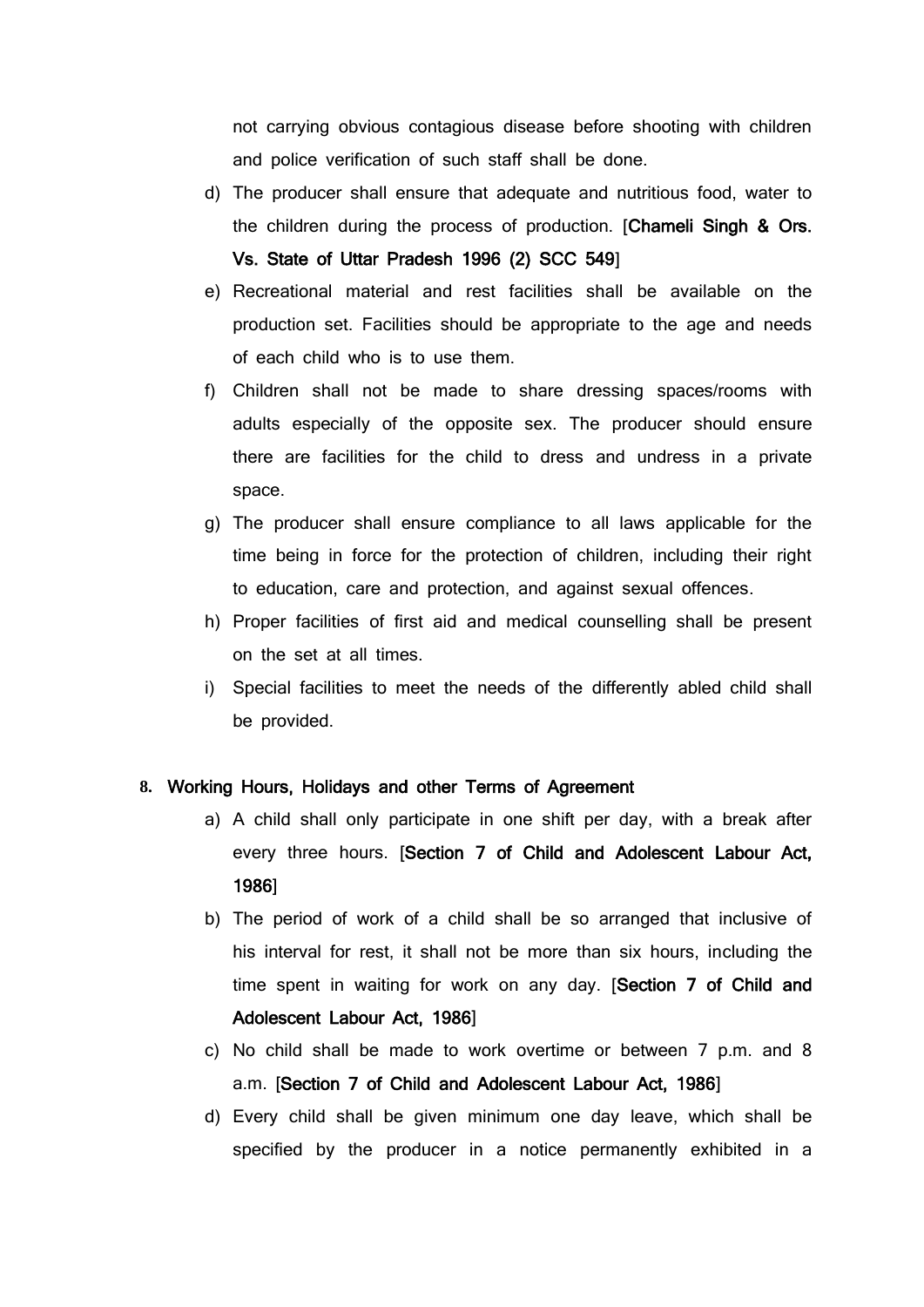conspicuous place in the work place and the day so specified shall not be altered more than once every three months. [Section 8 of Child and Adolescent Labour Act, 1986]

- e) An infant below the age of 3 months shall not participate in shows except in programmes on promotion of breast feeding or immunization.
- f) No child shall be made to enter into an agreement, by virtue of which the child is required to do any work or render any service as a bonded labourer under the Bonded Labour System (Abolition) Act, 1976 or by virtue of which the child is unable to terminate the agreement, or enter into any other agreement.

## **9.** Wages

- a) At least twenty per cent, of the income earned by the child from the production or event shall be directly deposited in a fixed deposit account in a nationalised bank in the name of the child which may be credited to the child on attaining majority.
- b) If the child is an extra or a background artist, the producer shall be exempted from this provision.

#### **10.** Education

- a) It is the duty of the producer to ensure implementation of Section 3 of the Child Labour Act, 1986, and in the context of the Right to Education Act, 2009, ensure that the involvement of children in any work on any platform shall not affect the school education of the child.
- b) The producer shall arrange for appropriate facilities for education of the child to ensure that there is no discontinuity from his lessons in school and no child shall be allowed to work consecutively for more than twenty-seven days; [Rule 2C of the Child and Adolescent Labour Rules, 2017]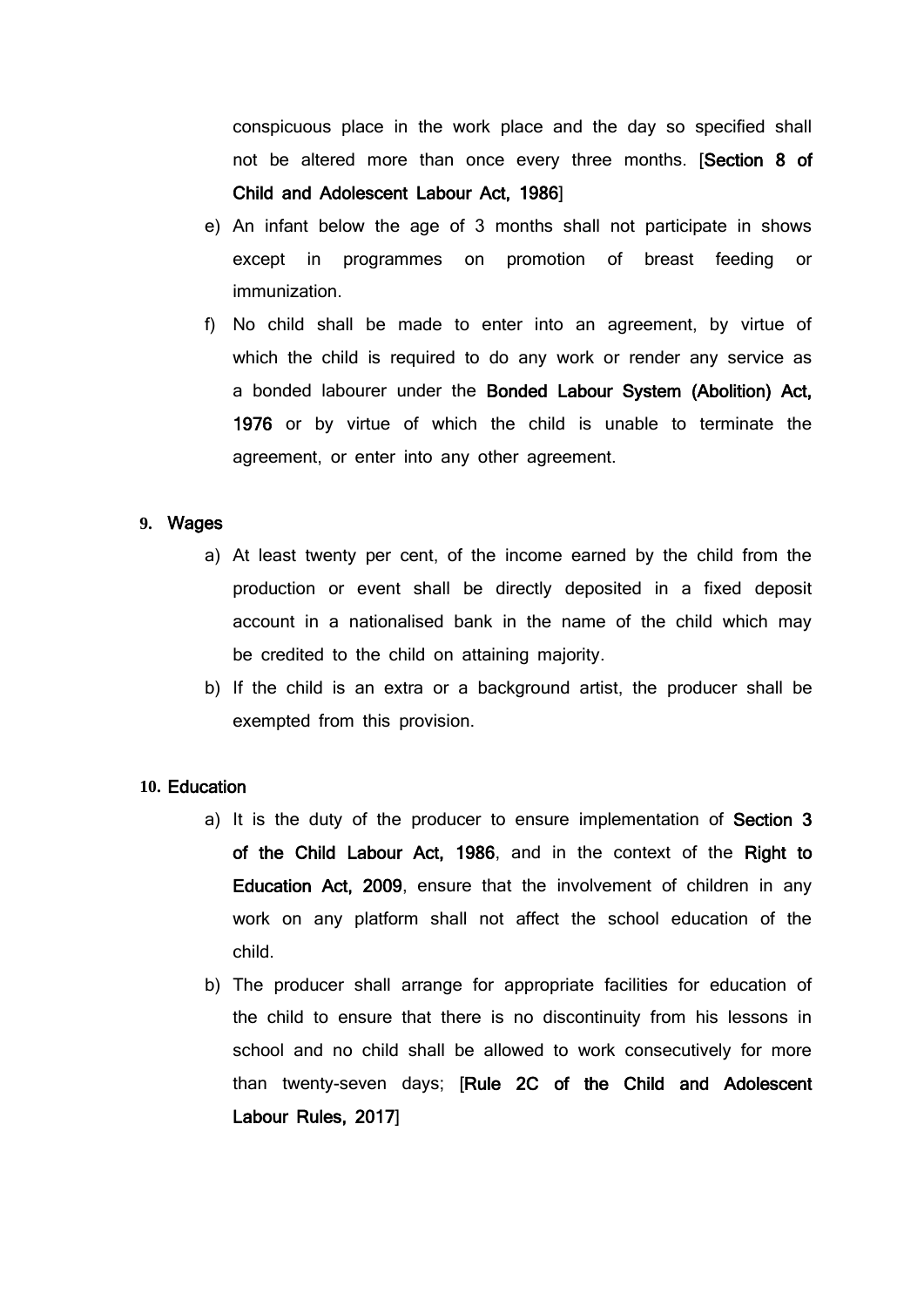- c) A child excused from school attendance because of employment in the entertainment industry shall be instructed during the absence by a private teacher appointed by the producer.
- d) The minimum number of working days or instructional hours in an academic year should be maintained as provided in the Schedule under the Right of Children to Free and Compulsory Education Act, 2009. The requirement is as follows:
	- i. two hundred working days for first class to fifth class;
	- ii. two hundred and twenty working days for sixth class to eighth class;
	- iii. eight hundred instructional hours per academic year for first class to fifth class;
	- iv. one thousand instructional hours per academic year for sixth class to eighth class
- e) The participation of children in recorded/live entertainment programmes may be done preferably on holidays so that the child does not miss school.

## **11.** Anonymity

The identity of the child, or any personal detail of the child shall not be revealed without the prior permission of the parent/legal guardian.

## Chapter 5

## Social Media Intermediaries

## **12.** Category of Content Created on Social Media Platforms

- a) The content created for social media applications or short video platforms involving children shall be bifurcated into content created by production houses or other organizations and content created by the child or his family.
- b) Content created by the child or his family/guardina shall be treated as children working in a family enterprise as provided under Section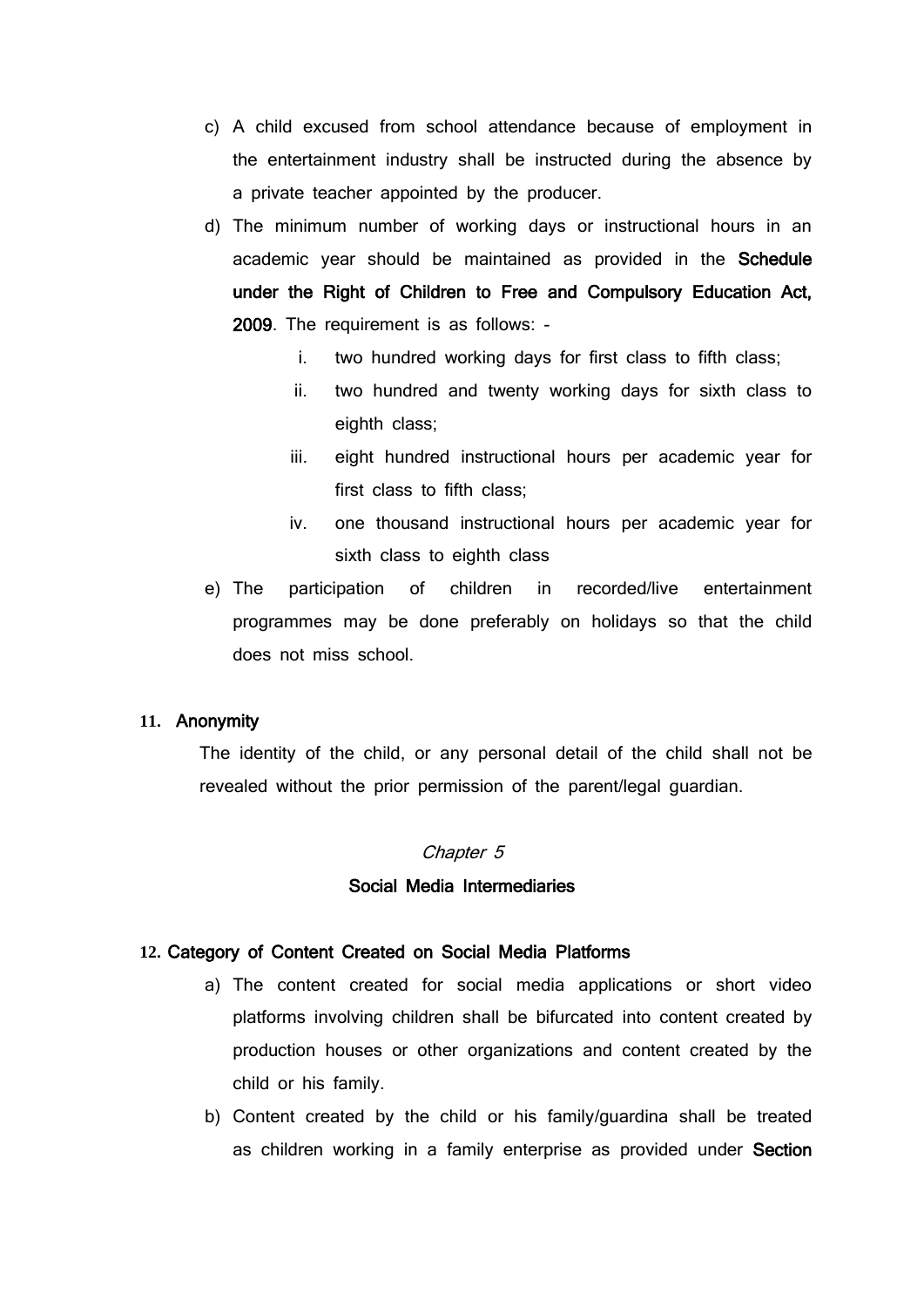3(2)(a) of the Child Labour and Adolescent Labour Act, 1986 and shall also follow a specific procedure as laid down in this Chapter, in addition to other provisions of the Regulations, if applicable.

# **13.** Conditions of Work for Children Involved in Content Creation for Social Media Platforms

- a) Subject to the provisions of Section 3 of the Child and Adolescent Labour Act, 1986, a child may, without affecting his school education, in any manner help his/her family in his/her family enterprise, subject to the following conditions as laid down in Rule 2B of the Child Labour (Prohibition and Regulation) Amendment Rules, 2017–
	- i. shall not be in any hazardous occupation or process listed in Part A and Part B of the Schedule to the Act;
	- ii. shall not include work or occupation or process at any stage of the manufacturing, production, supply or retail chain that is remunerative for the child or his family or the family enterprise;
	- iii. shall only be allowed to help in his family, or in a family enterprise, where his family is the occupier;
	- iv. shall not perform any tasks during school hours and between 7 p.m. and 8 a.m.;
	- v. shall not be engaged in such tasks of helping which hinders or interferes with the right to education of the child, or his attendance in the school, or which may adversely affect his education including activities which are inseparably associated to complete education such as homework or any extracurricular activity assigned to him by the school;
	- vi. shall not be engaged in any task continuously without rest which may make him tired and shall be allowed to take rest to refresh his health and mind, and a child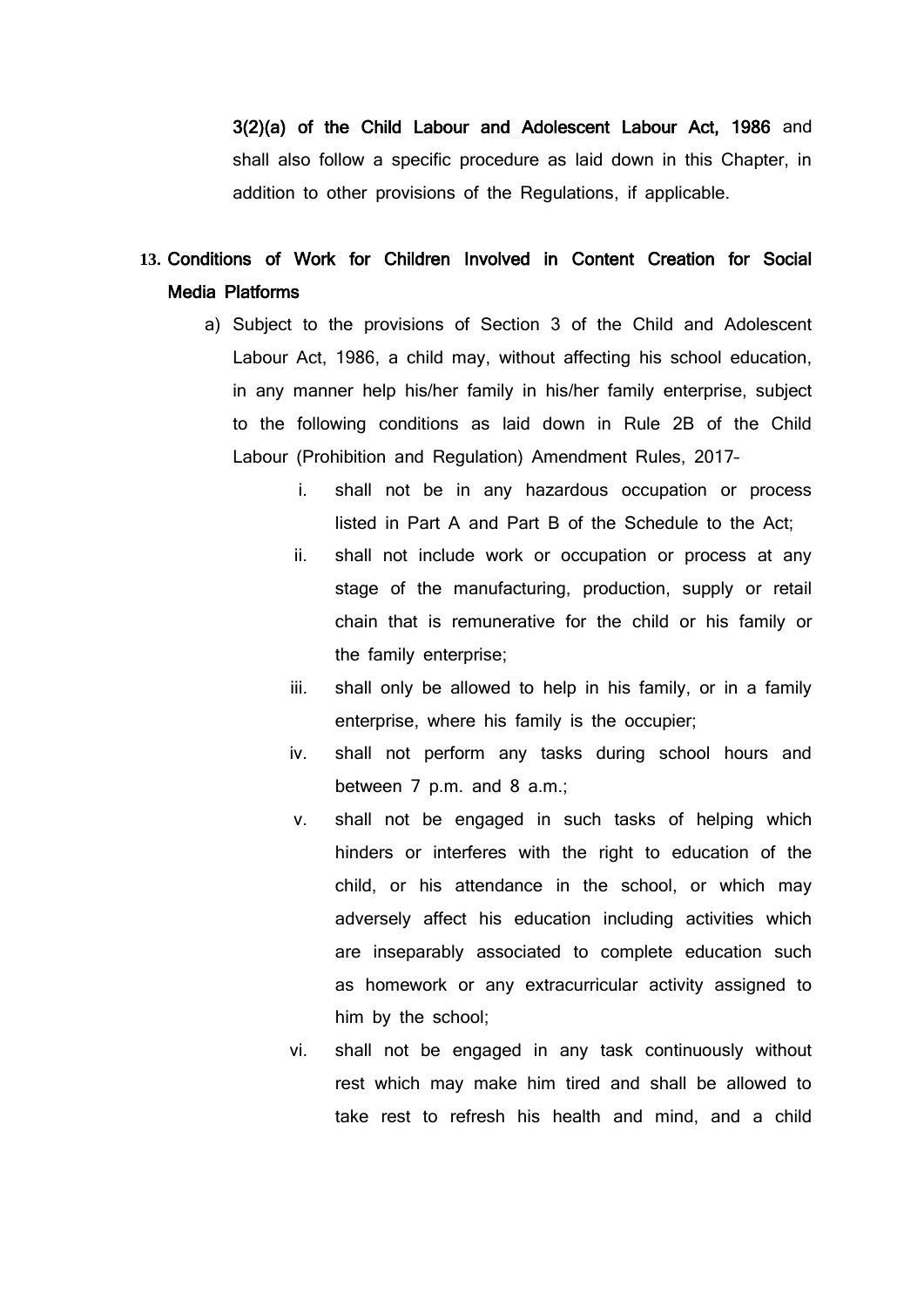shall not help for more than three hours excluding the period of rest in a day;

- vii. shall not include in anyway substitution of the child for an adult or adolescent while helping his family or family enterprise; and
- viii. shall not be in contravention to any other law for the time being in force;
- b) aid or assist his family in such manner which is not incidental to any occupation, work, profession, manufacture or business, or for any payment or benefit to the child or any other person exercising control over the child, and which is not detrimental to the growth, education and overall development of the child.

## **14.** Education

Where a child is involved in content creation for social media platforms under this Chapter, is receiving education in a school remains absent consecutively for thirty days without intimation to the Principal or Head Master of the school, then, the Principal or Head Master shall report such absence to the District Officer or any other officer appointed by the District Magistrate in this regard. [Rule 17C (1)(i) of Child Labour (Prohibition and Regulation) Amendment Rules, 2017]

## **15.** Wages

At least twenty per cent of the income earned by the child from the production or event or publishing of such content online on any social media platform shall be directly deposited in a fixed deposit account in a nationalised bank in the name of the child which may be credited to the child on attaining majority.

i) In cases where the content is created and published by any production house/media house/organization etc. the said organization would be responsible for depositing the amount in the bank account of the child.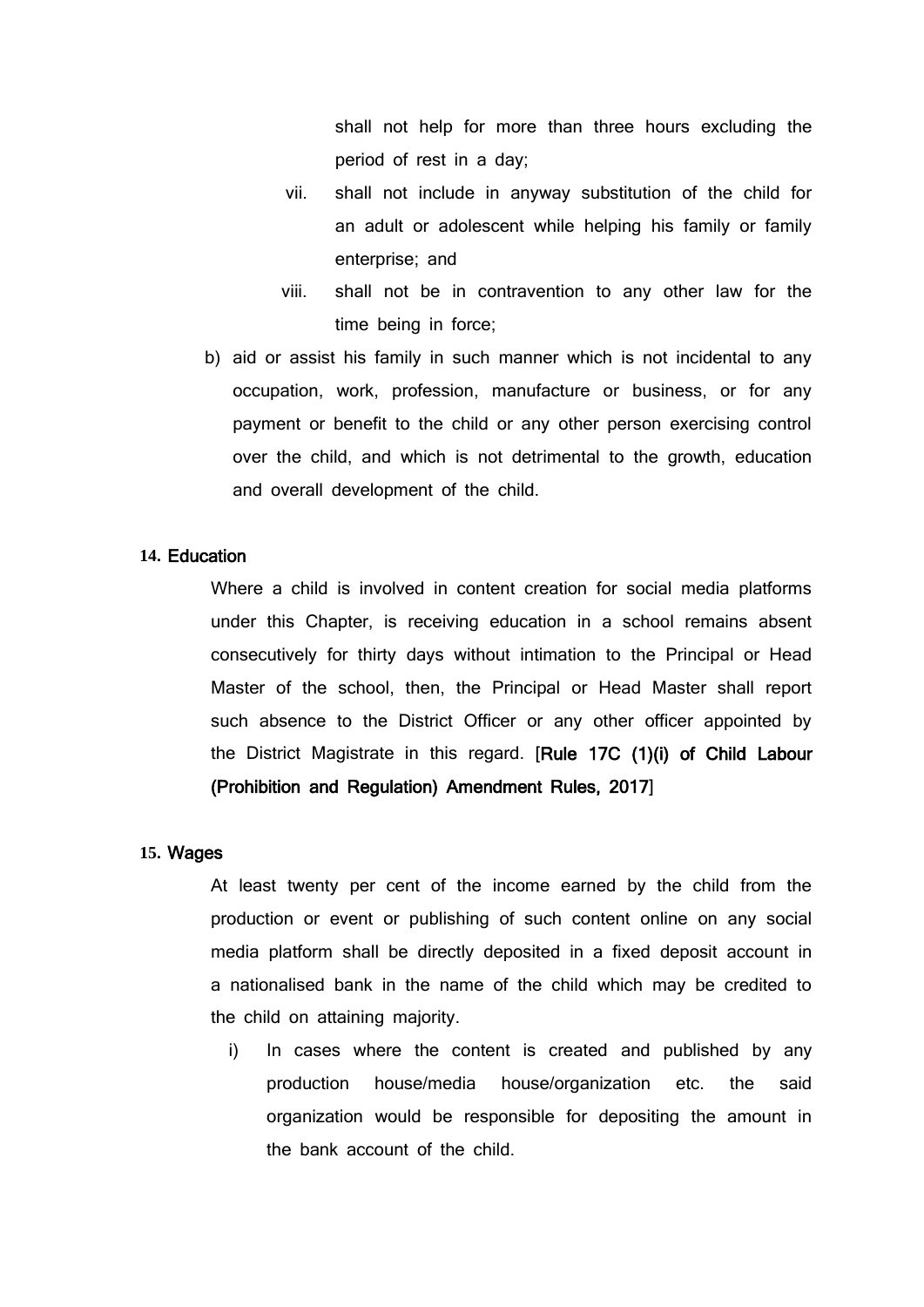ii) In cases where the content is created and published by the parents/siblings/guardians of the child then the parents/siblings/guardians would deposit the amount in the bank account of the child.

#### **16.** Regulation of Content created and Published on Social Media Platforms

- a) No child should be cast in a role or situation that is inappropriate to the child or that may distress him or put him in embarrassing situations. Consideration has to be given to the child's age, maturity, emotional or psychological development and sensitivity. [Section 75 of the Juvenile Justice Act, 2015]
- b) No child should be exposed to ridicule, insult or discouragement, harsh comments or any behavior that could affect his/her emotional health. [Section 75 of the Juvenile Justice Act, 2015]
- c) No child should be shown to be imbibing alcohol, smoking or using any other substance or shown to be indulging in any sort of antisocial activity and delinquent behavior. [Section 77 of the Juvenile Justice Act, 2015]
- d) No child should be engaged in any situation involving nudity (either of the child or another person). [Section 11 (i) and (ii) and Section 13 of the Protection of Children from Sexual Offences Act, 2012]

## 17. Duties of social intermediaries for content uploaded on their platforms

- i. Provisions given under the IT Rules, 2021 for due diligence to be followed by social media intermediaries
	- a. Rule 2(1)(q) of the IT Rules, 2021 defines online curated content any curated catalogue of audio-visual content, other than news and current affairs content, which is owned by, licensed to or contracted to be transmitted by a publisher of online curated content, and made available on demand, including but not limited through subscription, over the internet or computer networks, and includes films, audio visual programmes, documentaries, television programmes, serials, podcasts and other such content;
	- b. Rule  $2(1)(t)$  of the IT Rules, 2021 defines publisher of news and current affairs content and Section 2(1)(u) of IT Rules, 2021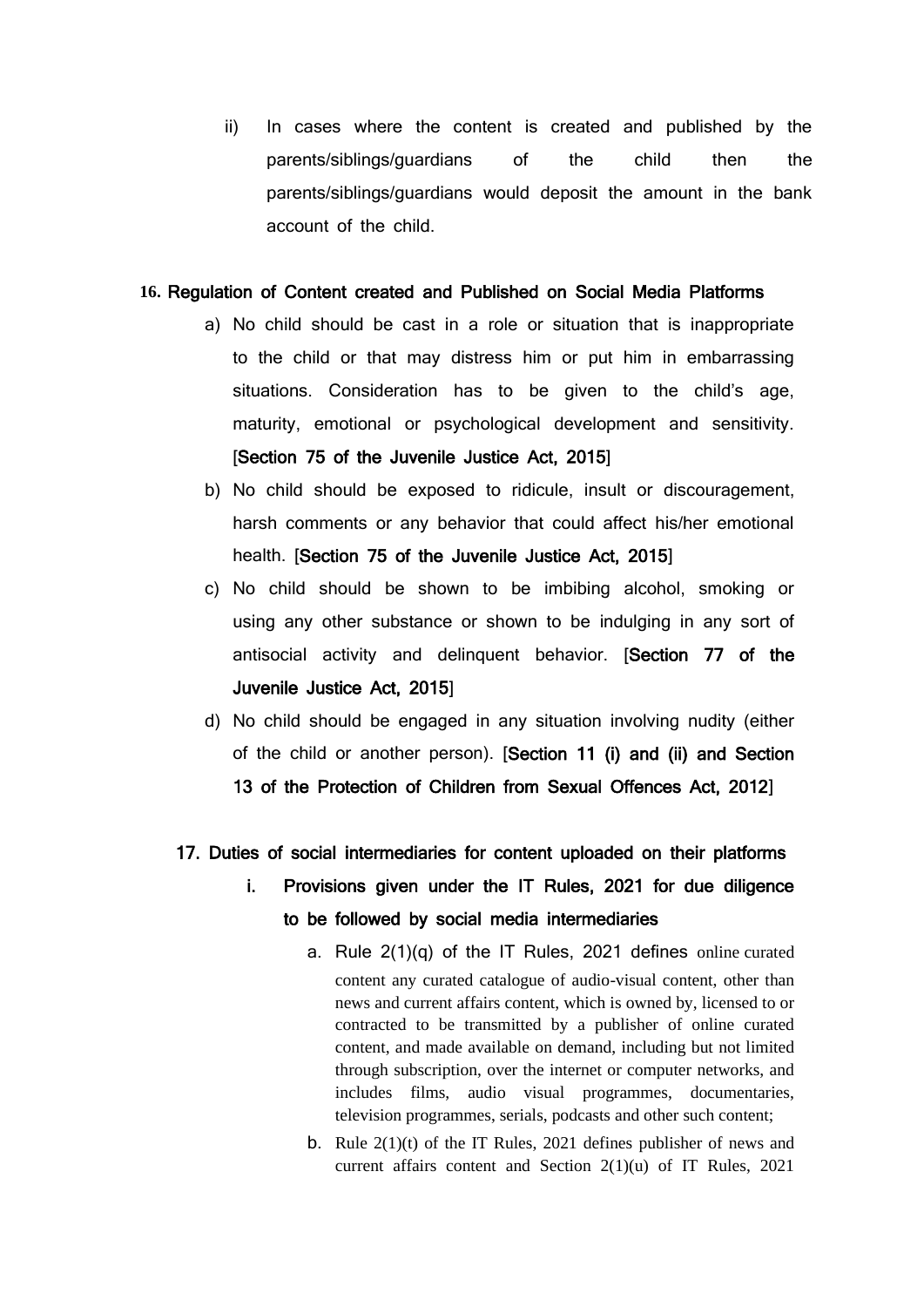defines publisher of online curated content.

- c. Rule 3 of the IT Rules, 2021 provides for certain due diligence that needs to be followed by any social media intermediary. It states that the intermediary shall promptly publish, publish on its website, mobile based application or both, as the case may be, the rules and regulations, privacy policy and user agreement for access or usage of its computer resource by any person.
- d. Further, Rule 3 provides that the rules and regulations, privacy policy or user agreement of the intermediary shall inform the user of its computer resource not to host, display, upload, modify, publish, transmit, store, update or share any information which is harmful to the child, violation of any law being in force, defamatory, pornographic, invasive of another's privacy, including bodily privacy, insulting or harassing on the basis of gender, libellous, racially or ethnically objectionable, relating or encouraging money laundering or gambling, or otherwise inconsistent with or contrary to the laws in force.
- e. Rule 3(c) provides that an intermediary shall periodically inform its users, at least once every year, that in case of non-compliance with rules and regulations, privacy policy or user agreement for access or usage of the computer resource of such intermediary, it has the right to terminate the access or usage rights of the users to the computer resource immediately or remove non-compliant information or both, as the case may be.
- f. Rule 3(d) empowers Appropriate Government or its agency under clause (b) of sub-section (3) of section 79 of the IT Act, 2000 to issue a direction, order or notice to any intermediary for disabling the hosting of such information on its platform which is prohibited under any law for the time being in force in relation to the interest of the sovereignty and integrity of India; security of the State; friendly relations with foreign States; public order; decency or morality; in relation to contempt of court; defamation; incitement to an offence relating to the above, or any information which is prohibited under any law for the time being in force.

ii. Therefore, as per the above-mentioned provisions in cases where there is notice issued by any Appropriate Government or its agency to take down content which is violating the provisions of law, the social media intermediary is bound to take action against the said content published on its platform and against the user who has posted the said content. The provisions of IT Rules, 2021 explicitly provide for actions that can be taken by social media intermediaries' *suo-moto* or upon the notice of the Appropriate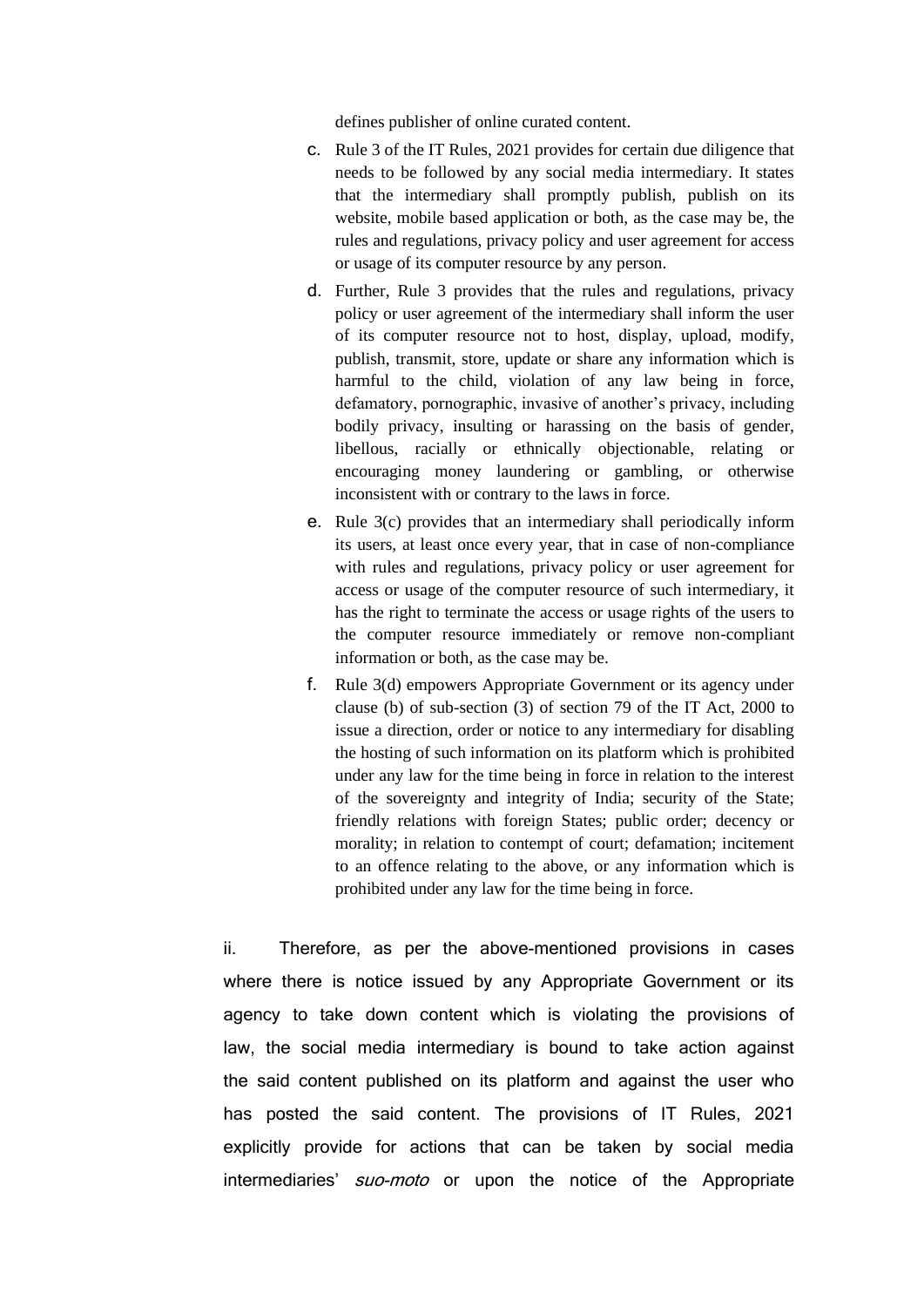Government or upon a Court Order.

iii. In such cases where there is apparent violation of child rights under any of the laws in force and/or violation of IT Rules, 2021, the social media intermediaries are to take swift and prompt action in such matters and in case of inaction on the part of social media intermediaries, procedure as per IT Rules, 2021 will be followed.

#### Chapter 6

## News and Media

#### 18. Children in News and Media

- a) Media and Production Houses shall ensure that child victims of rape, other sexual offences, trafficking, drug/substance abuse, elopement, organized crimes, and children used in armed conflicts, children in conflict with law and child witnesses etc. are automatically guaranteed anonymity for life. [Section 74 of the Juvenile Justice (Care and Protection of Children) Act, 2015]
- b) Media shall not sensationalize issues or stories, especially those relating to children, and should be conscious of the harmful consequences of disclosing/highlighting information in a sensational form and the harm it may cause to children.[Section 23 of the Protection of Children from Sexual Offences Act, 2012]
- c) While conducting an interview of a child, the media production houses shall ensure the following:
	- i. That the interview is in the best interest of the child.
	- ii. That the interview does not aggravate the child's situation further.
	- iii. That the manner and content of the interview shall not affect/interfere with the child's right to privacy.
	- iv. That if the interview is in the child's best interest, the same shall be done under supervision and consent of the child's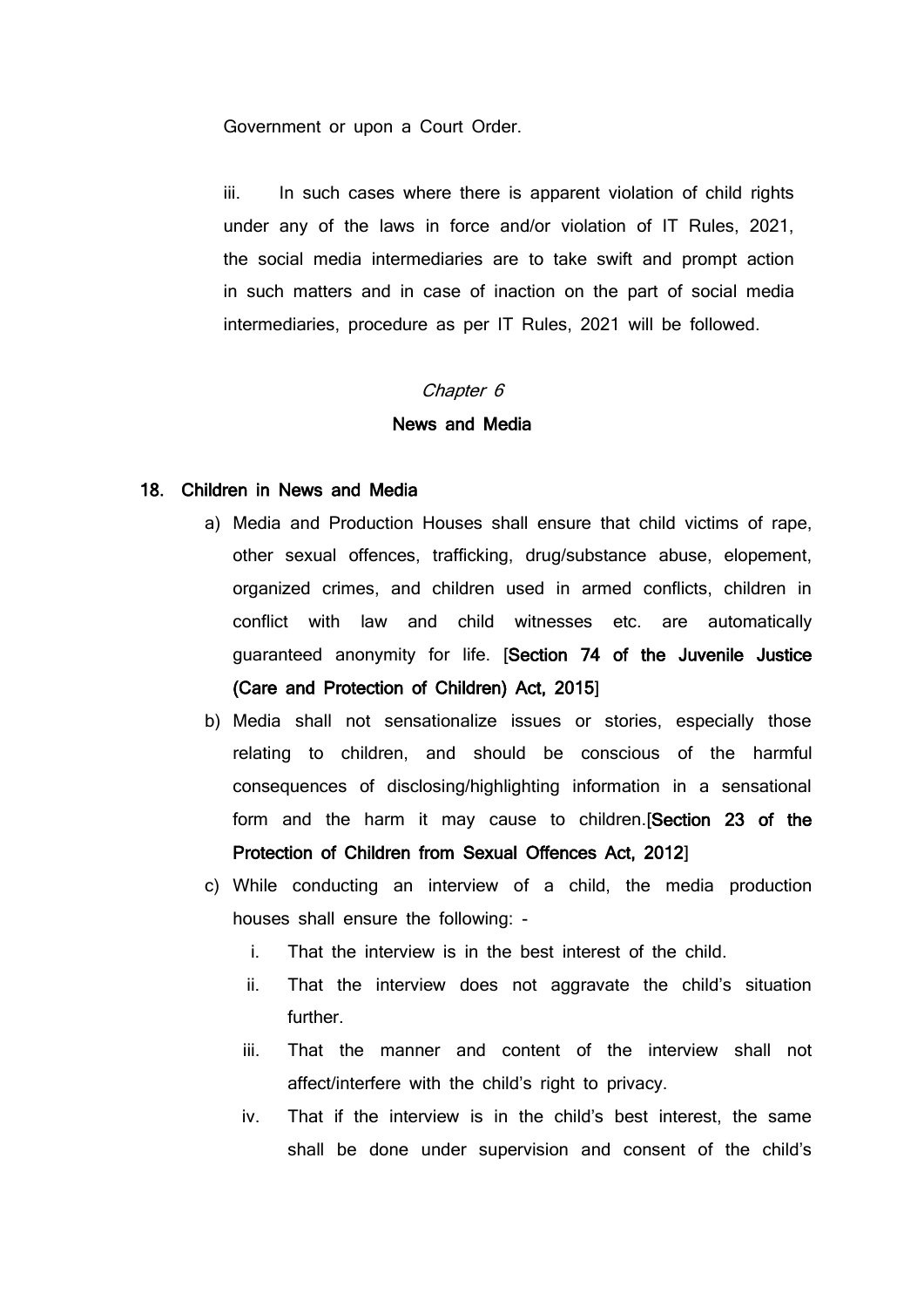parent(s) or legal guardian, or in the alternative, the competent authorities for the child.

- v. Frequent interviewing of a child must be avoided.
- vi. The child and/or his parents/ legal guardian or any person having control over him shall not be coerced or enticed in any manner including financial or other inducement to secure consent for the interview.

## **19. Use of child in advertisements.**

- a) An advertisement that addresses or targets or uses children shall not
	- i. condone, encourage, inspire or unreasonably emulate behaviour that could be dangerous for children;
	- ii. take advantage of children's inexperience, credulity or sense of loyalty;
	- iii. exaggerate the features of goods, product or service in such manner as to lead children to have unrealistic expectations of such goods, product or service;
	- iv. condone or encourage practices that are detrimental to children's physical health or mental wellbeing;
	- v. imply that children are likely to be ridiculed or made to feel inferior to others or become less popular or disloyal if they do not purchase or make use of such goods, product or service;
	- vi. include a direct exhortation to children to purchase any goods, product or service or to persuade their parents, guardians or other persons to purchase such goods, product or service for them;
	- vii. use qualifiers such as 'just' or 'only' to make the price of goods, product or service seem less expensive where such advertisement includes additional cost or charge;
	- viii. feature children for advertisements prohibited by any law for the time being in force, including tobacco or alcohol-based products;
	- ix. feature personalities from the field of sports, music or cinema for products which under any law requires a health warning for such advertisement or cannot be purchased by children;
	- x. make it difficult for children to judge the size, characteristics and performance of advertised products and to distinguish between real life situations and fantasy;
	- xi. exaggerate what is attainable by an ordinary child using the product being marketed;
	- xii. exploit children's susceptibility to charitable appeals and shall explain the extent to which their participation will help in any charity-linked promotions;
	- xiii. resort to promotions that require a purchase to participate and include a direct exhortation to make a purchase addressed to or targeted at children;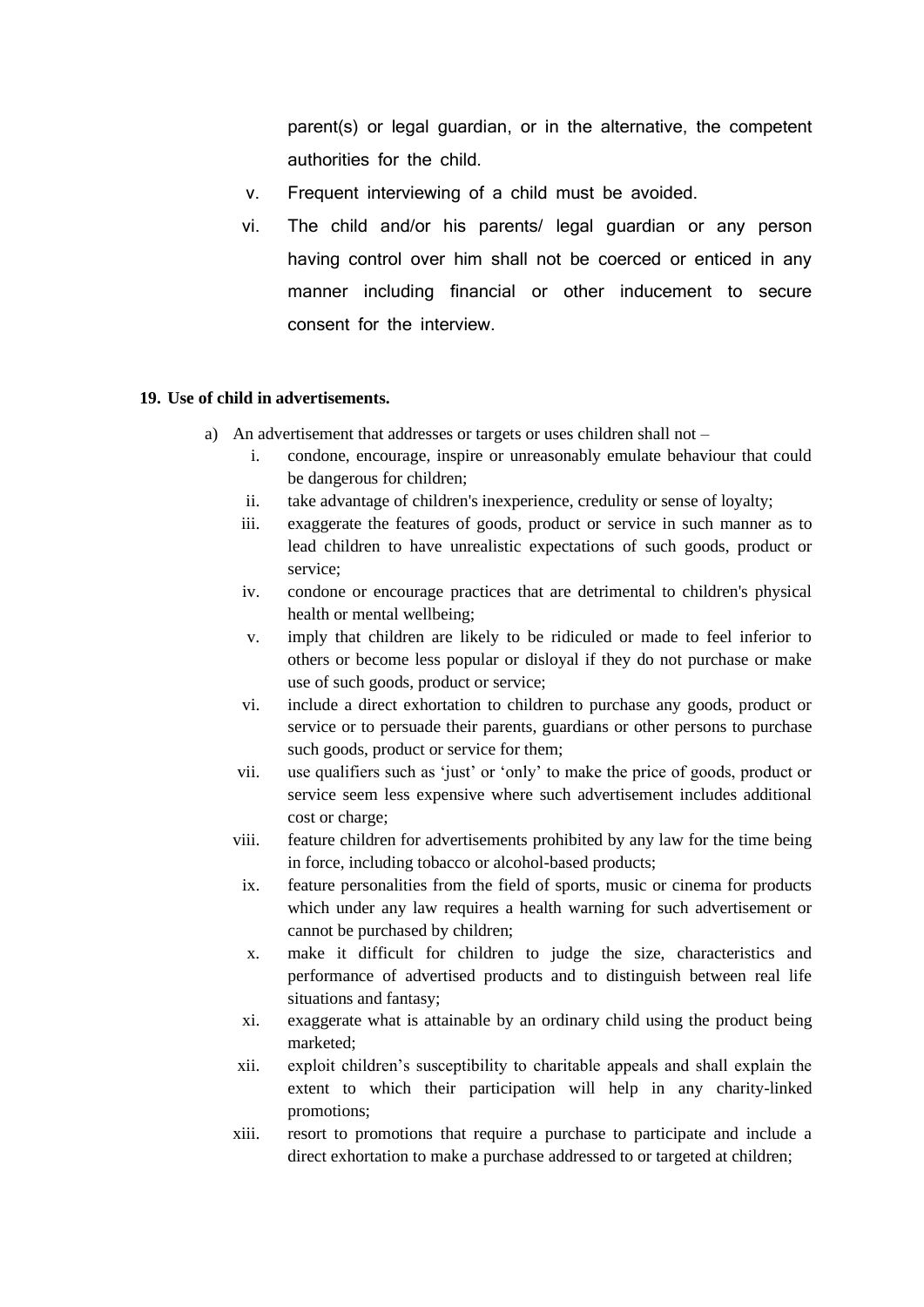- xiv. claim that consumption of a product advertised shall have an effect on enhancing intelligence or physical ability or bring exceptional recognition without any valid substantiation or adequate scientific evidence;
- xv. claim any health or nutritional claims or benefits without being adequately and scientifically substantiated by a recognized body;
- xvi. be published in any mass media, including advertisement on network games in respect of medical services, drugs, dietary supplements, medical instruments, cosmetic products, liquor or cosmetic surgery which are adverse to the physical and mental health of children.
- b) An advertisement of any goods, product or service which addresses or targets children shall not–
	- i. be such as to develop negative body image in children;
	- ii. give any impression that such goods, product or service is better than the natural or traditional food which children may be consuming.
- c) An advertisement for junk foods, including chips, carbonated beverages and such other snacks and drinks shall not be advertised during a program meant for children or on a channel meant exclusively for children.
- d) Any advertisement which offers promotional gifts to persuade children to buy goods, product or service without necessity or promotes illogical consumerism shall be discouraged.

#### Chapter 7

# Penalties and Offences

#### 20. Violation of Child and Adolescent Labour Act, 1986

a) If the producer or the parents/legal guardian is found in violation of Chapter 2 of these guidelines, then the producer shall be in contravention of Section 3 of the Child and Adolescent Labour Act, 1986 and Rule 2C of the Child Labour (Prohibition and Regulation) Amendment Rules, 2017, which is a cognizable offence.

Provided that the parents/legal guardian shall not be punishable unless they permit the child in contravention Section 3 of the Child and Adolescent Labour Act, 1986 and the complementing Rule 2C of the Child Labour (Prohibition and Regulation) Amendment Rules, 2017.

b) The producer or the parents/legal guardian for the above contravention shall be punishable, with imprisonment for a term which shall not be less than six months but which may extend to two years, or with fine which shall not be less than twenty thousand rupees but which may extend to fifty thousand rupees, or with both, and shall be a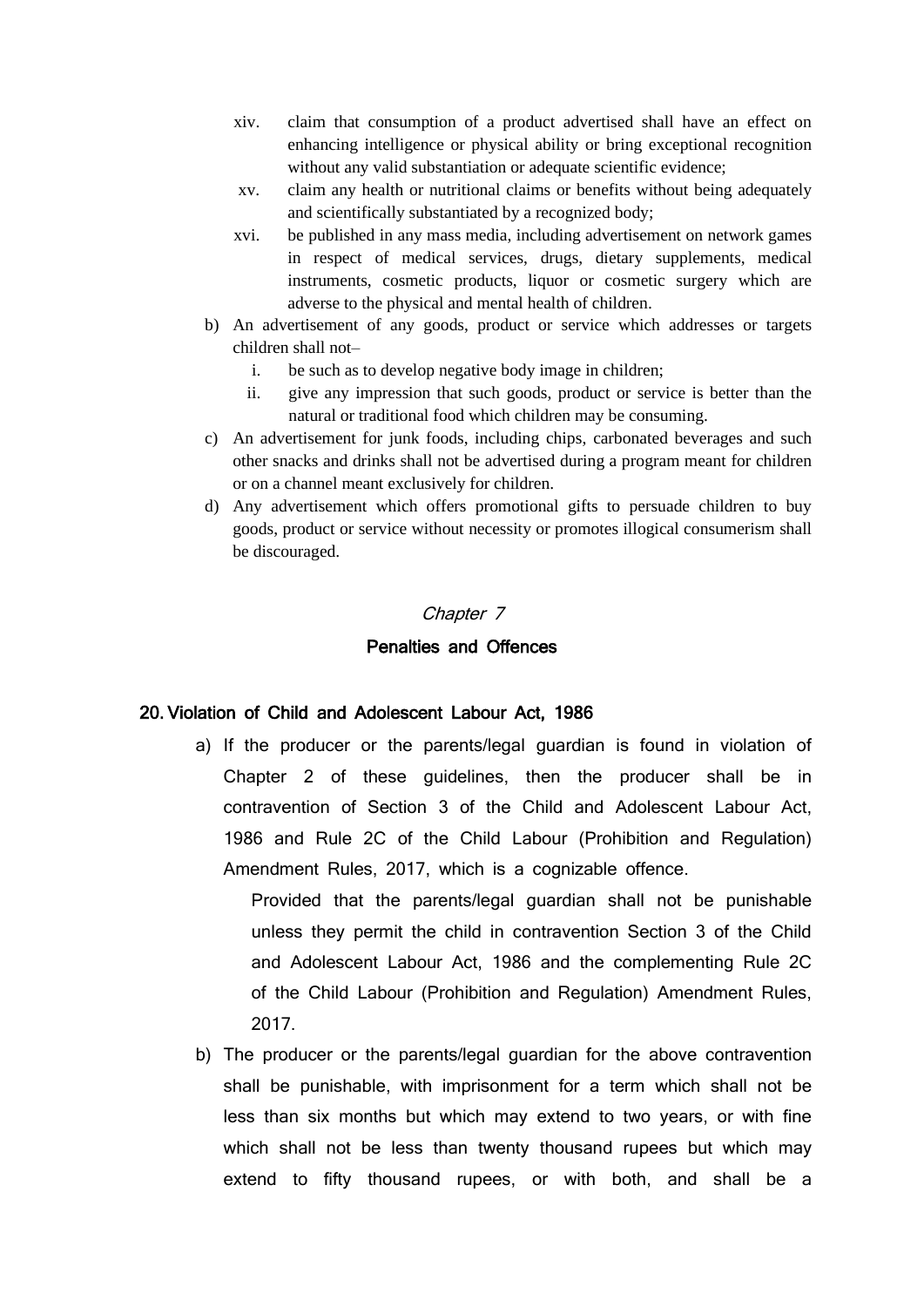cognizable offence as per Section 14 and Section 14A of Child and Adolescent Labour Act, 1986.

- i. If a similar offence is committed again by the producer, he shall be punishable with imprisonment for a term which shall not be less than one year but which may extend to three years.
- ii. If similar offence is committed again by parents/legal guardian, he shall be punishable with fine which may extend to ten thousand rupees.
- c) The producer in violation of any other provision of the Child and Adolescent Labour Act, 1986 shall be liable to be punished under Section 14 of the Act and shall be punishable with simple imprisonment which may extend to one month or with fine which may extend to ten thousand rupees or with both.

#### 21. Violation of Protection of Children from Sexual Offences Act, 2012

If contravention of any provision of the Protection of Children from Sexual Offences Act, 2012 is committed or there is apprehension of such violation in the work place or during the production, and is in the knowledge of the producer or any person involved in the production, the production house shall be held liable under Section 19 of the Act if information is not provided to the SJPU or the local policein the manner laid down in the POCSO Act, 2012.

## 22. Violation of Juvenile Justice (Care and Protection of Children) Act, 2015

d) If there is disclosure of identity of any child involved in production, the production house shall be in violation of Section 74 of the Juvenile Justice Act, 2015, i.e., Prohibition on Disclosure of Identity of Children, which is punishable with imprisonment for a term which may extend to six months or fine which may extend to two lakh rupees or both.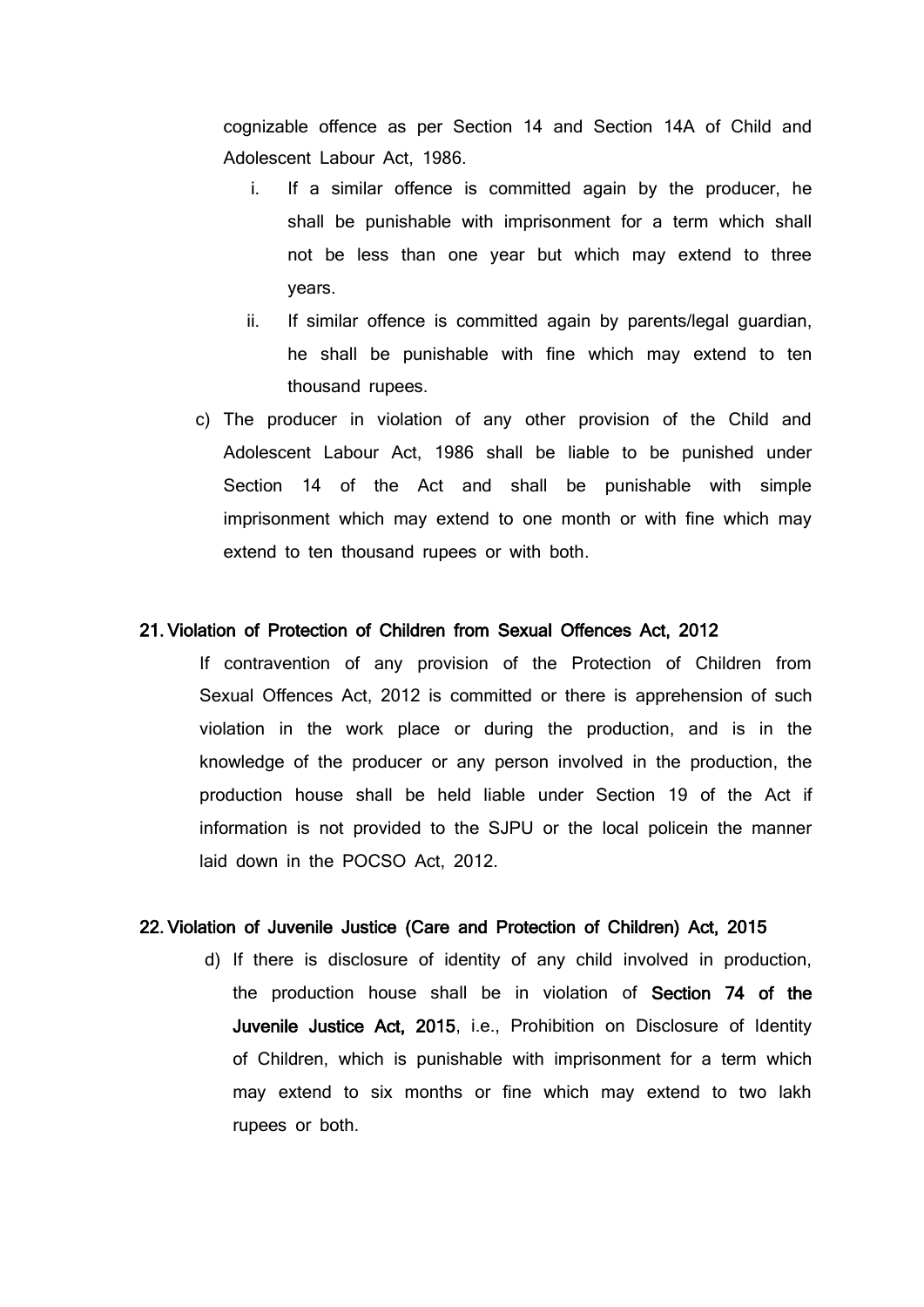- e) If cruelty is committed against any child involved in the production, the production house shall be held liable under Section 75 of the Juvenile Justice Act, 2015, i.e., Cruelty to Child as per Section 75 of JJ Act, 2015 is committed during the production, which is punishable with imprisonment which may extend to three years or with fine of one lakh rupees or with both.
- f) If intoxicating liquor or narcotic drug or psychotropic substance is given to a child during the production, the production house shall be in violation of Section 77 of the Juvenile Justice Act, 2015, i.e., Penalty for Giving Intoxicating Liquor or Narcotic Drug or Psychotropic Substance to a Child, which is punishable with imprisonment which may extend to seven years and shall also be liable to a fine which may extend up to one lakh rupees, and the Cigarettes and Other Tobacco Products (Prohibition of Advertisement and Regulation of Trade and Commerce, Production and Supply and Distribution) Act, 2003.
- g) If there is exploitation of any child involved in production, the production house shall be in violation of Section 79 of the Juvenile Justice Act, 2015, i.e., Exploitation of a Child Employee, which is punishable with rigorous imprisonment for a term which may extend to five years and shall also be liable to a fine which may extend up to one lakh rupees.

#### 23. Any Other Violation

Any other violation committed under these Guidelines shall be punished under its respective Act.

## **17.** Procedure for a Child in Need of Care and Protection

Any child against whom an offence enumerated under this Chapter is committed, is a child in need of care and protection and shall be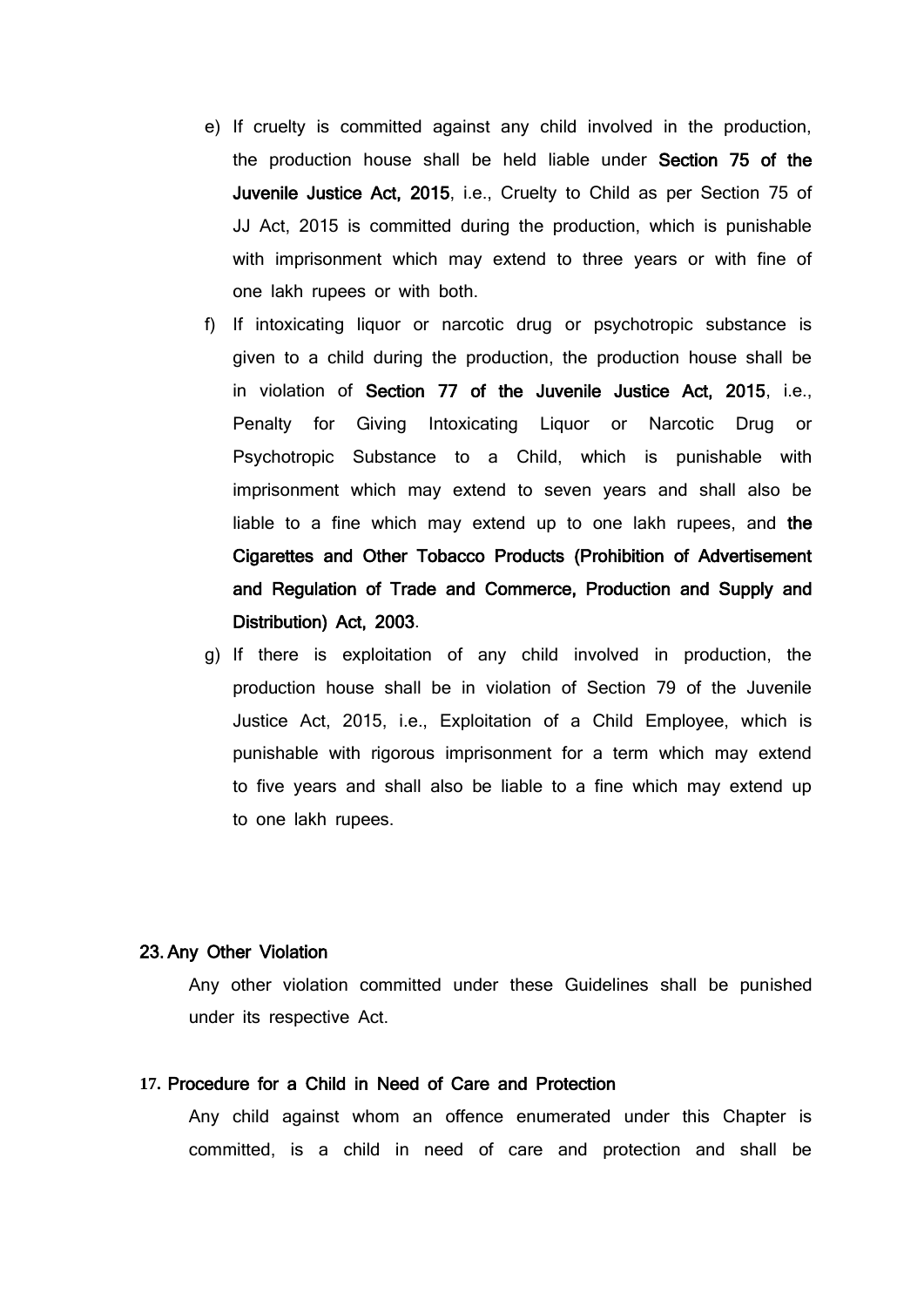produced before the CWC in the manner specified in Section 31 of the Juvenile Justice Act, 2015. Information shall also be provided to the DCPU,who shall follow the procedure as laid down in the Juvenile Justice Act, 2015in the best interest of the child.

#### Chapter 8

## Inspection and Complaints

#### 24. Periodic Inspections

The Inspector appointed under Section 17 of the Child Labour and Adolescent Act, 1986 shall carry out the following tasks: -

- a) periodical inspections to be conducted by the Inspector of the places at which the employment of children is prohibited and hazardous occupations or processes are carried out;
- b) the intervals at which an Inspector shall report to the Central Government complaints received to him relating to the subject matter of inspection under clause (a) and the details of action taken by him thereafter;
- c) maintenance of record electronically or otherwise of
	- i. children and adolescent found to be working in contravention of the provisions of the Act including children who are found to be engaged in family or family enterprises in contravention of the Act;
	- ii. number and details of the offences compounded;
	- iii. details of compounding amount imposed and recovered; and
	- iv. details of rehabilitation services provided to children and adolescents under the Act

#### 25. Complaints

Any complaint regarding any violation committed against a child under these Guidelines or any other law in force during child's participation in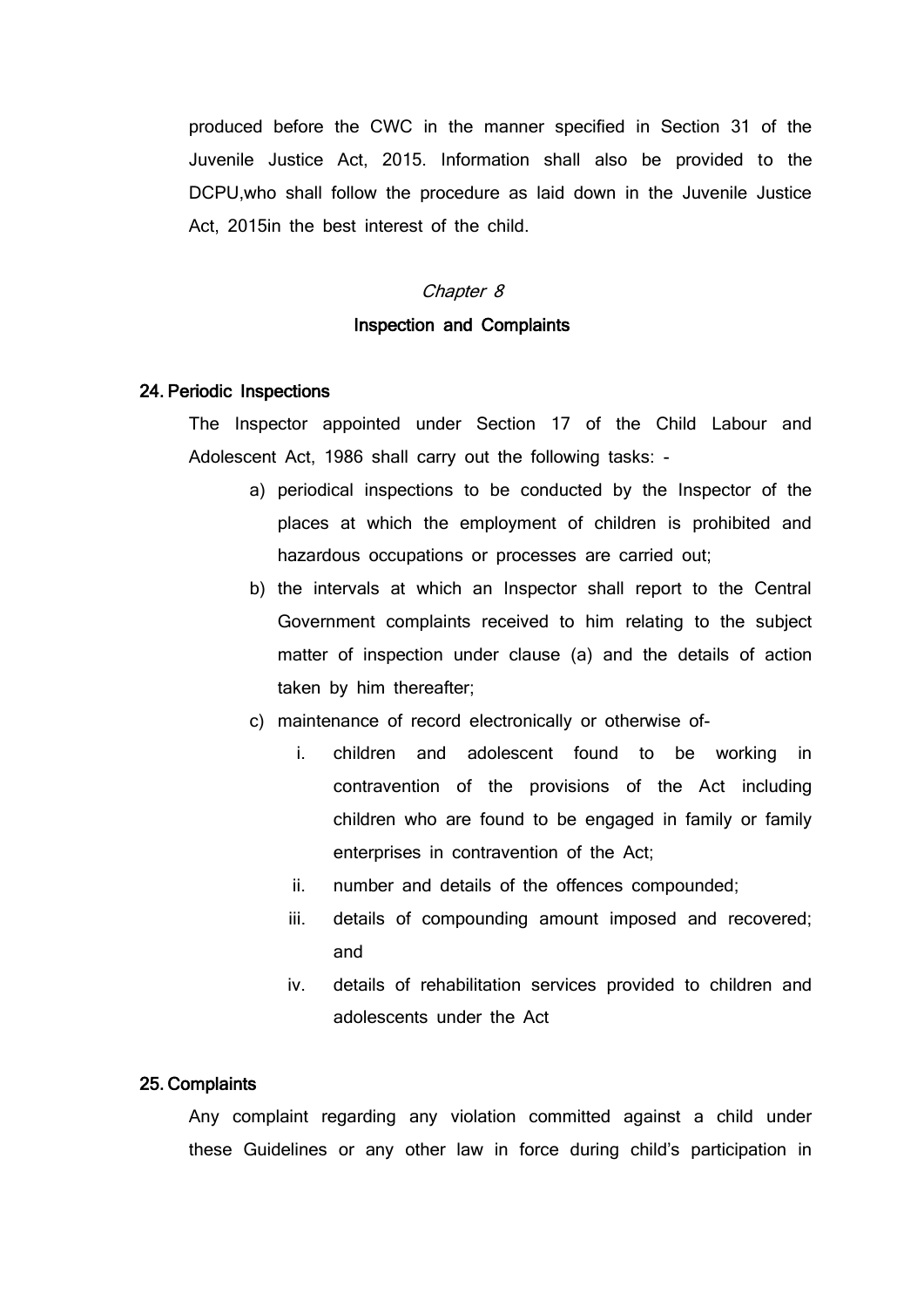the entertainment industry at the time can be made by any person to the District Magistrate or the NCPCR or the SCPCR of the respective state.

#### Chapter 9

## Duties of the Monitoring Authorities

#### 26. Duties of the District Magistrate

- a) The District Magistrate shall
	- i. specify such officers subordinate to him, as he considers necessary, to be called nodal officers, who shall exercise all or any of the powers and perform all or any of the duties of the District Magistrate conferred and imposed on him by the Central Government under Section 17A;
	- ii. assign such powers and duties, as he thinks appropriate, to a nodal officer to be exercised and performed by him within his local limits of jurisdiction as subordinate officer;
- b) The District Magistrate shall ensure through nodal officers that the children and adolescents who are employed in contravention of the provisions of these Guidelines and the Acts existing to protect children are rescued and shall be rehabilitated in accordance with the provisions of –
	- i. the Juvenile Justice (Care and Protection of Children) Act, 2015 (2 of 2016) and the rules made there under;
	- ii. the Bonded Labour System (Abolition) Act, 1976 (19 of 1976);
	- iii. the Central Sector Scheme for Rehabilitation of Bonded Labourers, 2016;
	- iv. any National Child Labour Project;
	- v. any other law or scheme for the time being in force under which such children or adolescents may be rehabilitated; and subject to –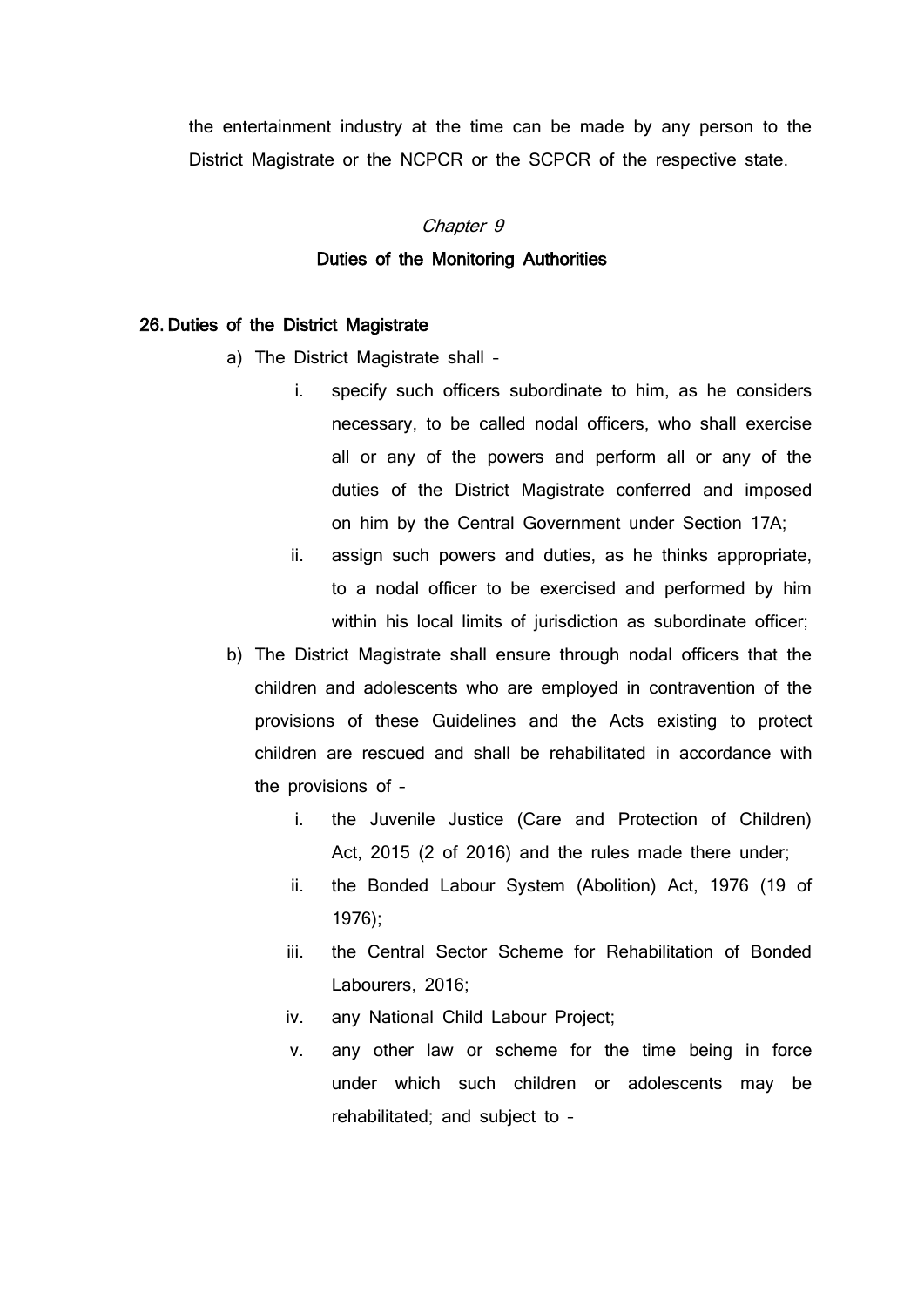(I) the directions, if any, of a court of competent jurisdiction;

(II) the guidelines for rescue and repatriation issued by the Central Government from time to time in this regard.

#### 27. Duties of the Inspector

An Inspector appointed by the Central Government under Sction 17, for the purposes of securing compliance with the provisions of the Act, shall –

- a) comply with the norms of inspection issued by the Central Government from time to time;
- b) comply with the instructions issued by the Central Government from time to time for the purposes of securing the compliance with the provisions of the Act; and
- c) report the Central Government quarterly regarding the inspection made by him for the purposes of securing the compliance with the provisions of the Act and the action taken by him for such purposes.

## 28. Functions of NCPCR and SCPCR

- a) The National Commission for Protection of Child Rights and the State Commission(s) for Protection of Child Rights are mandated to monitor the proper and effective implementation of the Protection of Children from Sexual Offences (POCSO) Act, 2012; Juvenile Justice (Care and Protection of Children) Act, 2015 and Right to Free and Compulsory Education (RTE) Act, 2009 on a national and state level, respectively.
- b) The Commissions for Protection of Child Rights Act, 2005 lays down the functions of the National and State Commissions under Section 13 and Section 24 respectively. The functions of the National Commission and the State Commissions with regards to these Guidelines are:
	- i. examine and review the safeguards provided by or under any law for the time being in force for the protection of child rights and recommend measures for their effective implementation;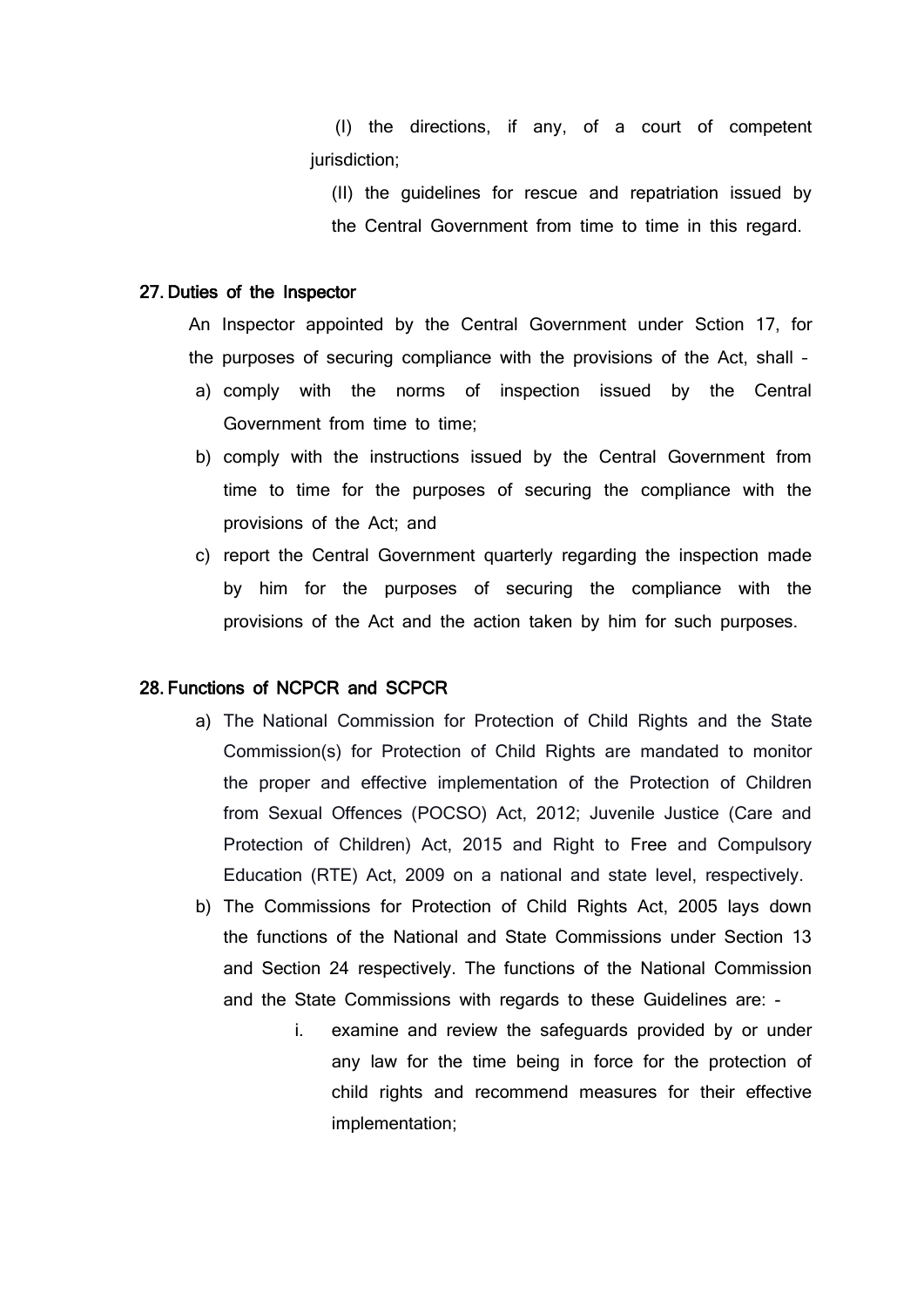- ii. inquire into violation of child rights and recommend initiation of proceedings in such cases;
- iii. look into the matters relating to children in need of special care and protection including children in distress, marginalized and disadvantaged children, children in conflict with law, juveniles, children without family and children of prisoners and recommend appropriate remedial measures;
- iv. inquire into complaints and take suo motu notice of matters relating to—
	- (i) deprivation and violation of child rights;
	- (ii) non-implementation of laws providing for protection and development of children;
	- (iii) non-compliance of policy decisions, guidelines or instructions aimed at mitigating hardships to and ensuring welfare of the children and to provide relief to such children, or take up the issues arising out of such matters with appropriate authorities; and
- v. Such other functions as it may consider necessary for the promotion of child rights and any other matter incidental to the above functions.

#### Chapter 10

#### Sensitization and Awareness Training

### 29. Sensitization and Awareness

- a) Proper training and sensitization to handle children shall be provided to the staff involved with children during the production/creation of content by the production houses and media houses or any other corporate houses involved in the entertainment industry.
- b) The staff shall also be made aware of the current laws protecting the rights of the children by the production houses and media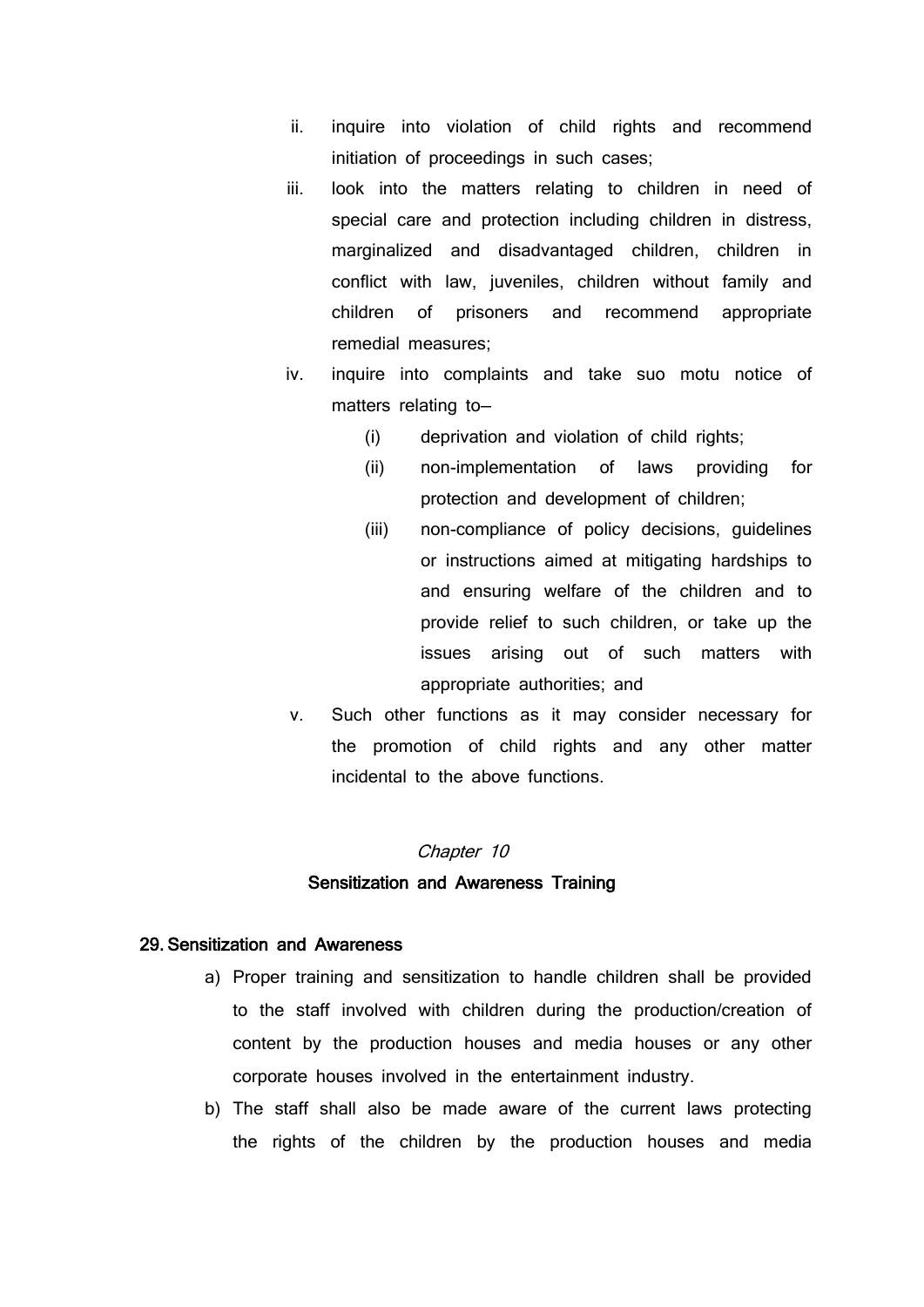houses or any other corporate houses involved in the entertainment industry.

c) The child and his parents/local guardian shall be made aware of the rights of the child and the authorities they can approach regarding any grievance or complaint by the production houses and media houses or any other corporate houses involved in the entertainment industry.